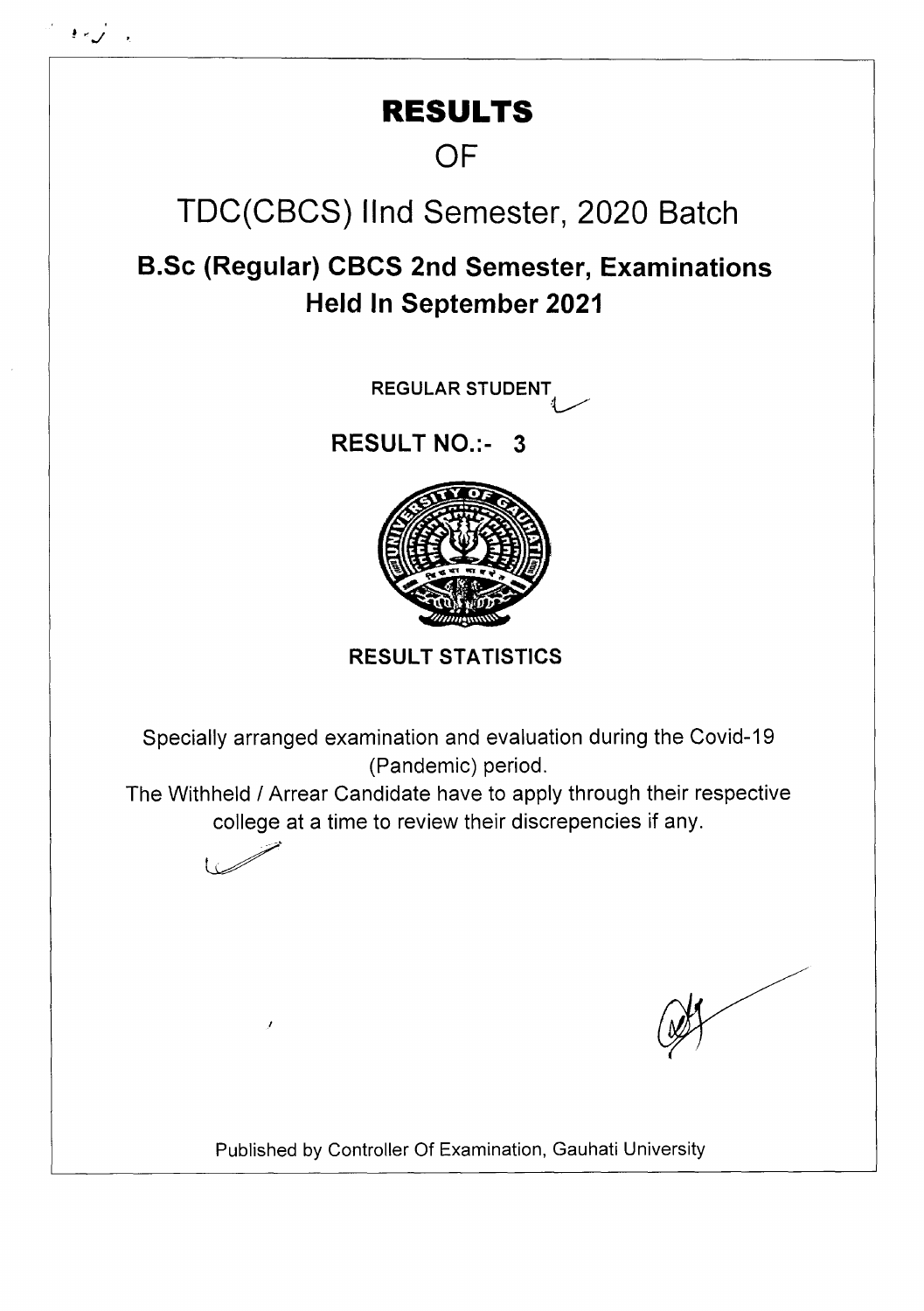$\label{eq:2.1} \frac{1}{\sqrt{2}}\int_{0}^{\infty}\frac{1}{\sqrt{2\pi}}\left(\frac{1}{\sqrt{2\pi}}\right)^{2\alpha} \frac{1}{\sqrt{2\pi}}\int_{0}^{\infty}\frac{1}{\sqrt{2\pi}}\left(\frac{1}{\sqrt{2\pi}}\right)^{\alpha} \frac{1}{\sqrt{2\pi}}\int_{0}^{\infty}\frac{1}{\sqrt{2\pi}}\frac{1}{\sqrt{2\pi}}\frac{1}{\sqrt{2\pi}}\frac{1}{\sqrt{2\pi}}\frac{1}{\sqrt{2\pi}}\frac{1}{\sqrt{2\pi}}\frac{1}{\sqrt{2\pi}}$ 

 $\label{eq:2.1} \mathcal{L}(\mathcal{L}^{\mathcal{L}}_{\mathcal{L}}(\mathcal{L}^{\mathcal{L}}_{\mathcal{L}})) \leq \mathcal{L}(\mathcal{L}^{\mathcal{L}}_{\mathcal{L}}(\mathcal{L}^{\mathcal{L}}_{\mathcal{L}})) \leq \mathcal{L}(\mathcal{L}^{\mathcal{L}}_{\mathcal{L}}(\mathcal{L}^{\mathcal{L}}_{\mathcal{L}}))$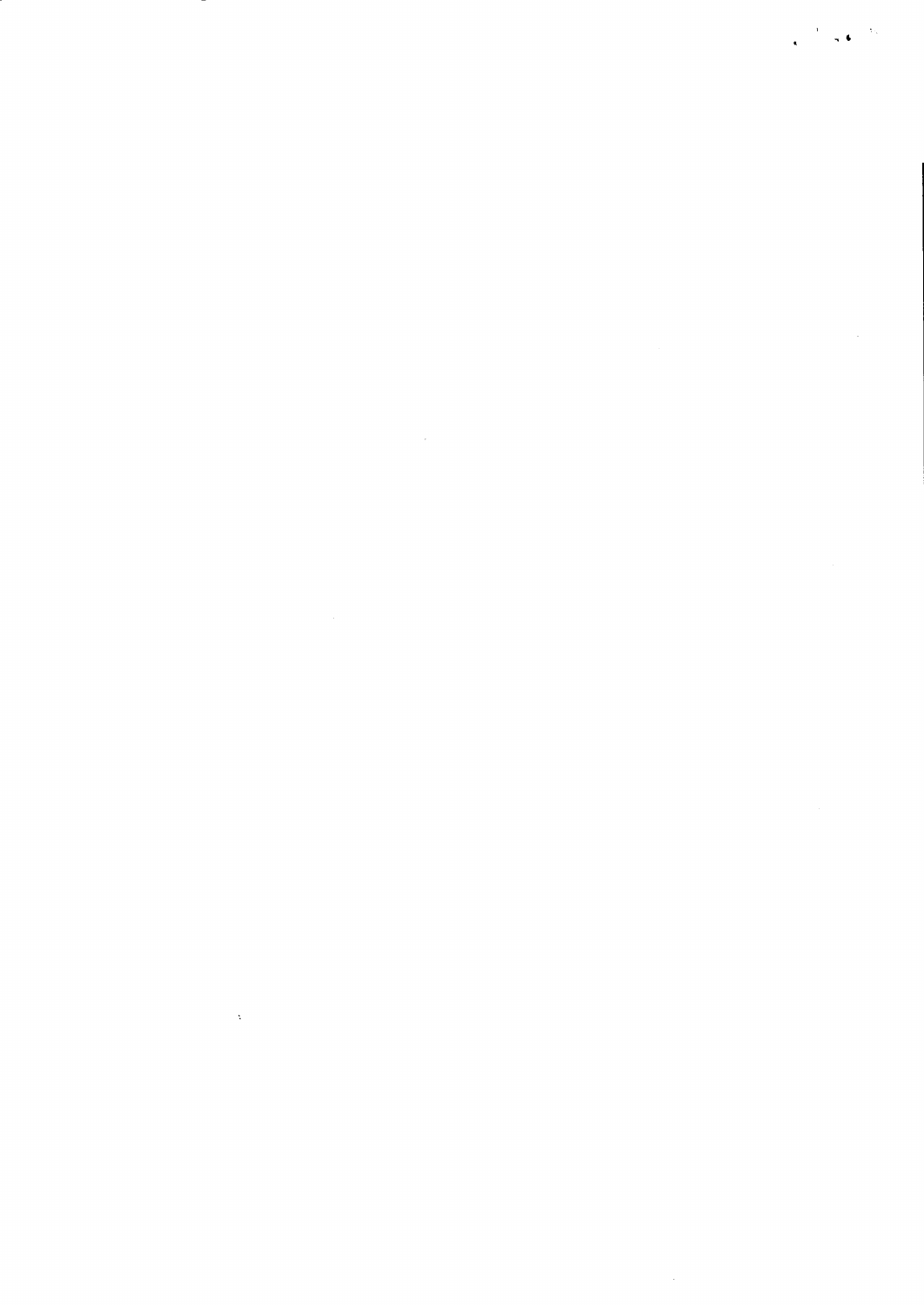|                                                                                                                                                      |                                                                                                                                                      | Page: 2                                                                                                                           |                                                                                                                                   |                                                                                                                                   |                                                                                                                                   |
|------------------------------------------------------------------------------------------------------------------------------------------------------|------------------------------------------------------------------------------------------------------------------------------------------------------|-----------------------------------------------------------------------------------------------------------------------------------|-----------------------------------------------------------------------------------------------------------------------------------|-----------------------------------------------------------------------------------------------------------------------------------|-----------------------------------------------------------------------------------------------------------------------------------|
|                                                                                                                                                      |                                                                                                                                                      |                                                                                                                                   | <b>EXAMINATION HELD IN September 2021</b>                                                                                         |                                                                                                                                   |                                                                                                                                   |
|                                                                                                                                                      |                                                                                                                                                      | <b>List of Successful Candidates</b><br>(In order of Roll No.)                                                                    |                                                                                                                                   |                                                                                                                                   |                                                                                                                                   |
|                                                                                                                                                      | College:- 002 - B. BOROOAH COLLEGE                                                                                                                   |                                                                                                                                   |                                                                                                                                   |                                                                                                                                   |                                                                                                                                   |
|                                                                                                                                                      |                                                                                                                                                      |                                                                                                                                   |                                                                                                                                   |                                                                                                                                   |                                                                                                                                   |
|                                                                                                                                                      | . FAIL                                                                                                                                               | APPEARED: : 23<br>$\cdot$ $:0$<br>EXPELLED : 0                                                                                    | <b>PASS</b> : 23<br>ARREAR : 0<br>WITHHELD : 0                                                                                    |                                                                                                                                   |                                                                                                                                   |
| Pass Roll Nos.:-                                                                                                                                     |                                                                                                                                                      |                                                                                                                                   |                                                                                                                                   |                                                                                                                                   |                                                                                                                                   |
| US-201-002-0122<br>US-201-002-0128<br>US-201-002-0134<br>US-201-002-0140                                                                             | US-201-002-0123<br>US-201-002-0129<br>US-201-002-0135<br>US-201-002-0141                                                                             | US-201-002-0124<br>US-201-002-0130<br>US-201-002-0136<br>US-201-002-0142                                                          | US-201-002-0125<br>US-201-002-0131<br>US-201-002-0137<br>US-201-002-0143                                                          | US-201-002-0126<br>US-201-002-0132<br>US-201-002-0138<br>US-201-002-0144                                                          | US-201-002-0127<br>US-201-002-0133<br>US-201-002-0139                                                                             |
|                                                                                                                                                      |                                                                                                                                                      |                                                                                                                                   |                                                                                                                                   |                                                                                                                                   |                                                                                                                                   |
| <b>Withheld Roll Nos.:-</b>                                                                                                                          | NILL                                                                                                                                                 |                                                                                                                                   |                                                                                                                                   |                                                                                                                                   |                                                                                                                                   |
|                                                                                                                                                      | College:- 003 - B.P. CHALIHA COLLEGE                                                                                                                 |                                                                                                                                   |                                                                                                                                   |                                                                                                                                   |                                                                                                                                   |
|                                                                                                                                                      |                                                                                                                                                      |                                                                                                                                   |                                                                                                                                   |                                                                                                                                   |                                                                                                                                   |
|                                                                                                                                                      | <b>FAIL</b>                                                                                                                                          | APPEARED: : 44<br>$\cdot$ $\cdot$ 0<br>EXPELLED : 0                                                                               | <b>PASS</b><br>: 44<br><b>ARREAR</b><br>: 0<br>WITHHELD : 0                                                                       |                                                                                                                                   |                                                                                                                                   |
| <b>Pass Roll Nos.:-</b>                                                                                                                              |                                                                                                                                                      |                                                                                                                                   |                                                                                                                                   |                                                                                                                                   |                                                                                                                                   |
| US-201-003-0063<br>US-201-003-0069<br>US-201-003-0076<br>US-201-003-0082<br>US-201-003-0088<br>US-201-003-0095<br>US-201-003-0102<br>US-201-003-0109 | US-201-003-0064<br>US-201-003-0070<br>US-201-003-0077<br>US-201-003-0083<br>US-201-003-0089<br>US-201-003-0096<br>US-201-003-0103<br>US-201-003-0110 | US-201-003-0065<br>US-201-003-0071<br>US-201-003-0078<br>US-201-003-0084<br>US-201-003-0090<br>US-201-003-0097<br>US-201-003-0104 | US-201-003-0066<br>US-201-003-0072<br>US-201-003-0079<br>US-201-003-0085<br>US-201-003-0092<br>US-201-003-0098<br>US-201-003-0106 | US-201-003-0067<br>US-201-003-0074<br>US-201-003-0080<br>US-201-003-0086<br>US-201-003-0093<br>US-201-003-0099<br>US-201-003-0107 | US-201-003-0068<br>US-201-003-0075<br>US-201-003-0081<br>US-201-003-0087<br>US-201-003-0094<br>US-201-003-0100<br>US-201-003-0108 |
| <b>Withheld Roll Nos.:-</b>                                                                                                                          | <b>NILL</b>                                                                                                                                          |                                                                                                                                   |                                                                                                                                   |                                                                                                                                   |                                                                                                                                   |

 $\label{eq:2} \frac{1}{\sqrt{2}}\int_{\mathbb{R}^3}\frac{1}{\sqrt{2}}\left(\frac{1}{\sqrt{2}}\right)^2\frac{1}{\sqrt{2}}\,d\mu$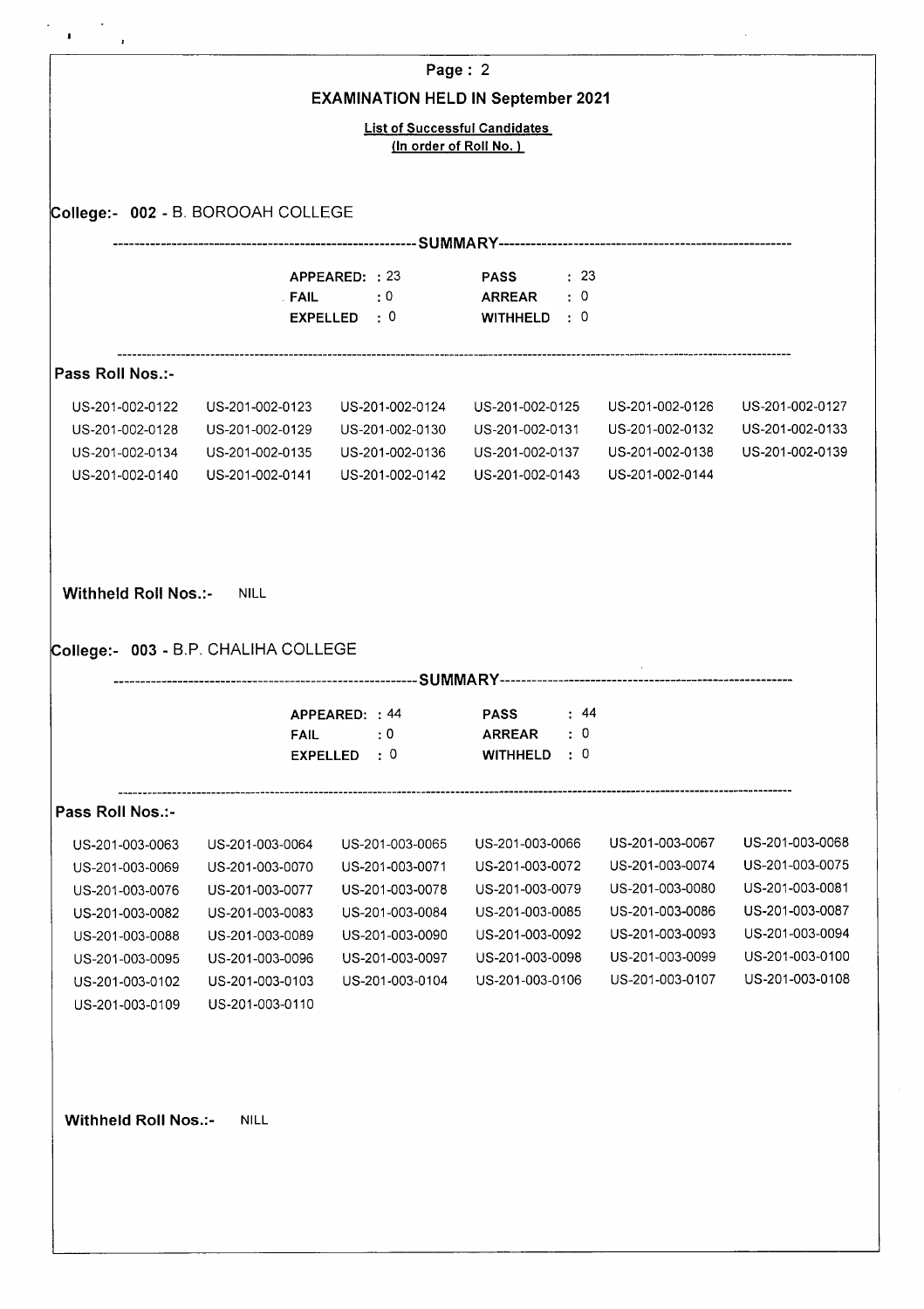|                                        |                                | Page: 3                                                        |                                                                                                 |                 |                 |
|----------------------------------------|--------------------------------|----------------------------------------------------------------|-------------------------------------------------------------------------------------------------|-----------------|-----------------|
|                                        |                                |                                                                | <b>EXAMINATION HELD IN September 2021</b>                                                       |                 |                 |
|                                        |                                | <b>List of Successful Candidates</b><br>(In order of Roll No.) |                                                                                                 |                 |                 |
|                                        |                                |                                                                |                                                                                                 |                 |                 |
| College:- 012 - DAKSHIN KAMRUP COLLEGE |                                |                                                                |                                                                                                 |                 |                 |
|                                        |                                |                                                                |                                                                                                 |                 |                 |
|                                        |                                | APPEARED: : 70                                                 | : 70<br><b>PASS</b><br>$\cdot$ 0                                                                |                 |                 |
|                                        | <b>FAIL</b><br><b>EXPELLED</b> | : 0<br>$\cdot : 0$                                             | <b>ARREAR</b><br>WITHHELD : 0                                                                   |                 |                 |
| Pass Roll Nos.:-                       |                                |                                                                |                                                                                                 |                 |                 |
| US-201-012-0136                        | US-201-012-0137                | US-201-012-0138                                                | US-201-012-0139                                                                                 | US-201-012-0140 | US-201-012-0141 |
| US-201-012-0142                        | US-201-012-0143                | US-201-012-0144                                                | US-201-012-0145                                                                                 | US-201-012-0146 | US-201-012-0147 |
| US-201-012-0148                        | US-201-012-0149                | US-201-012-0150                                                | US-201-012-0151                                                                                 | US-201-012-0152 | US-201-012-0153 |
| US-201-012-0154                        | US-201-012-0155                | US-201-012-0156                                                | US-201-012-0157                                                                                 | US-201-012-0158 | US-201-012-0159 |
| US-201-012-0160                        | US-201-012-0161                | US-201-012-0162                                                | US-201-012-0163                                                                                 | US-201-012-0164 | US-201-012-0165 |
| US-201-012-0166                        | US-201-012-0167                | US-201-012-0168                                                | US-201-012-0169                                                                                 | US-201-012-0170 | US-201-012-0171 |
| US-201-012-0172                        | US-201-012-0173                | US-201-012-0174                                                | US-201-012-0175                                                                                 | US-201-012-0176 | US-201-012-0177 |
| US-201-012-0178                        | US-201-012-0179                | US-201-012-0180                                                | US-201-012-0181                                                                                 | US-201-012-0182 | US-201-012-0183 |
| US-201-012-0184                        | US-201-012-0185                | US-201-012-0186                                                | US-201-012-0187                                                                                 | US-201-012-0188 | US-201-012-0189 |
| US-201-012-0190                        | US-201-012-0191                | US-201-012-0192                                                | US-201-012-0193                                                                                 | US-201-012-0194 | US-201-012-0195 |
| US-201-012-0196                        | US-201-012-0197                | US-201-012-0198                                                | US-201-012-0199                                                                                 | US-201-012-0200 | US-201-012-0201 |
| US-201-012-0202                        | US-201-012-0203                | US-201-012-0204                                                | US-201-012-0205                                                                                 |                 |                 |
| <b>Withheld Roll Nos.:-</b>            | <b>NILL</b>                    |                                                                |                                                                                                 |                 |                 |
| College:- 013 - DIMORIA COLLEGE        |                                |                                                                |                                                                                                 |                 |                 |
|                                        |                                | APPEARED: 6                                                    | <b>PASS</b> : 6                                                                                 |                 |                 |
|                                        | <b>FAIL</b>                    | $\cdot$ $\cdot$ $\cdot$ 0<br>$EXPELLED$ : 0                    | ARREAR : 0<br>WITHHELD : 0                                                                      |                 |                 |
| Pass Roll Nos.:-                       |                                |                                                                |                                                                                                 |                 |                 |
|                                        |                                |                                                                | US-201-013-0102 US-201-013-0103 US-201-013-0104 US-201-013-0105 US-201-013-0106 US-201-013-0107 |                 |                 |
| <b>Withheld Roll Nos.:-</b>            | <b>NILL</b>                    |                                                                |                                                                                                 |                 |                 |
|                                        |                                |                                                                |                                                                                                 |                 |                 |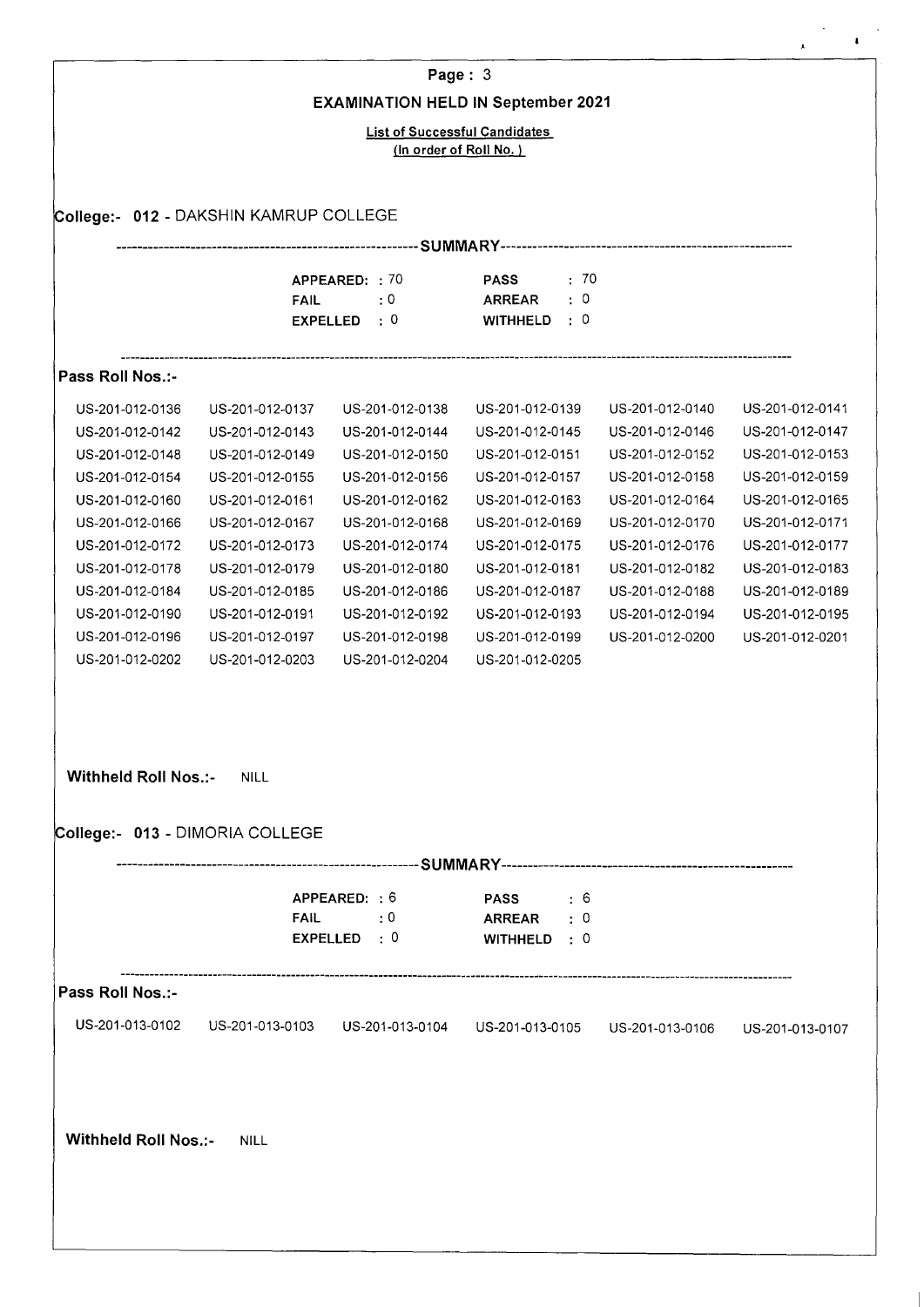|                                          |                                                                                             |                                           | Page: 4         |                 |                 |
|------------------------------------------|---------------------------------------------------------------------------------------------|-------------------------------------------|-----------------|-----------------|-----------------|
|                                          |                                                                                             | <b>EXAMINATION HELD IN September 2021</b> |                 |                 |                 |
|                                          |                                                                                             | <b>List of Successful Candidates</b>      |                 |                 |                 |
|                                          |                                                                                             | (In order of Roll No.)                    |                 |                 |                 |
|                                          |                                                                                             |                                           |                 |                 |                 |
| College:- 018 - HANDIQUE GIRLS' COLLEGE  |                                                                                             |                                           |                 |                 |                 |
|                                          |                                                                                             |                                           |                 |                 |                 |
|                                          |                                                                                             | APPEARED: : 5 PASS : 5                    |                 |                 |                 |
|                                          |                                                                                             | FAIL : 0                                  | ARREAR : 0      |                 |                 |
|                                          |                                                                                             | EXPELLED : 0 WITHHELD : 0                 |                 |                 |                 |
| Pass Roll Nos.:-                         |                                                                                             |                                           |                 |                 |                 |
|                                          | US-201-018-0084    US-201-018-0085    US-201-018-0086    US-201-018-0087    US-201-018-0088 |                                           |                 |                 |                 |
|                                          |                                                                                             |                                           |                 |                 |                 |
|                                          |                                                                                             |                                           |                 |                 |                 |
|                                          |                                                                                             |                                           |                 |                 |                 |
|                                          |                                                                                             |                                           |                 |                 |                 |
| Withheld Roll Nos.:- NILL                |                                                                                             |                                           |                 |                 |                 |
|                                          |                                                                                             |                                           |                 |                 |                 |
| College:- 019 - JAWAHARLAL NEHRU COLLEGE |                                                                                             |                                           |                 |                 |                 |
|                                          |                                                                                             |                                           |                 |                 |                 |
|                                          |                                                                                             |                                           |                 |                 |                 |
|                                          |                                                                                             | APPEARED: : 38 PASS : 38                  |                 |                 |                 |
|                                          |                                                                                             | FAIL : 0 ARREAR : 0                       |                 |                 |                 |
|                                          |                                                                                             | EXPELLED : 0                              | WITHHELD : 0    |                 |                 |
| Pass Roll Nos.:-                         |                                                                                             |                                           |                 |                 |                 |
| US-201-019-0097                          | US-201-019-0098                                                                             | US-201-019-0099                           | US-201-019-0100 | US-201-019-0101 | US-201-019-0102 |
| US-201-019-0103                          | US-201-019-0104                                                                             | US-201-019-0105                           | US-201-019-0106 | US-201-019-0107 | US-201-019-0108 |
| US-201-019-0109                          | US-201-019-0110                                                                             | US-201-019-0111                           | US-201-019-0112 | US-201-019-0113 | US-201-019-0114 |
| US-201-019-0115                          | US-201-019-0116                                                                             | US-201-019-0117                           | US-201-019-0118 | US-201-019-0119 | US-201-019-0120 |
| US-201-019-0121                          | US-201-019-0122                                                                             | US-201-019-0123                           | US-201-019-0124 | US-201-019-0125 | US-201-019-0126 |
| US-201-019-0127                          | US-201-019-0128                                                                             | US-201-019-0129                           | US-201-019-0130 | US-201-019-0131 | US-201-019-0132 |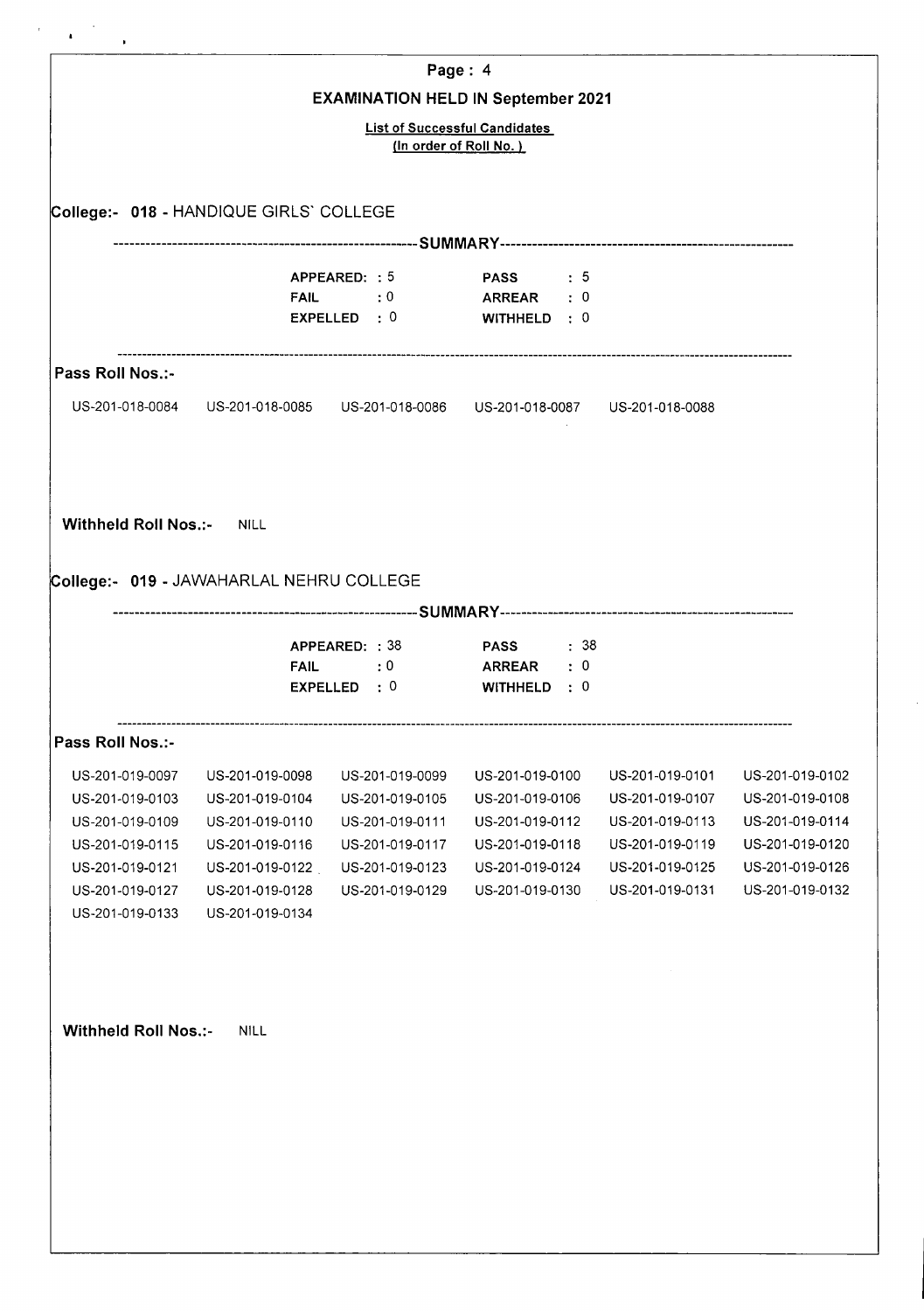|                                                               |                 | Page: 5                                                        |                                              |                 | $\pmb{\cdot}$   |
|---------------------------------------------------------------|-----------------|----------------------------------------------------------------|----------------------------------------------|-----------------|-----------------|
|                                                               |                 |                                                                | <b>EXAMINATION HELD IN September 2021</b>    |                 |                 |
|                                                               |                 | <b>List of Successful Candidates</b><br>(In order of Roll No.) |                                              |                 |                 |
| College:- 020 - K.C DAS COMMERCE COLLEGE                      |                 |                                                                |                                              |                 |                 |
|                                                               |                 |                                                                |                                              |                 |                 |
|                                                               |                 | APPEARED: : 4<br>FAIL : 0<br>$EXPELLED$ : $0$                  | PASS : 4<br>ARREAR : 0<br>WITHHELD : 0       |                 |                 |
| Pass Roll Nos.:-                                              |                 |                                                                |                                              |                 |                 |
|                                                               |                 |                                                                |                                              |                 |                 |
| <b>Withheld Roll Nos.:-</b><br>College:- 023 - L.C.B. COLLEGE | <b>NILL</b>     |                                                                |                                              |                 |                 |
|                                                               |                 |                                                                |                                              |                 |                 |
|                                                               |                 | APPEARED: : 6<br>FAIL : 0<br>EXPELLED : 0                      | PASS : 6<br>ARREAR : 0<br><b>WITHHELD: 0</b> |                 |                 |
| Pass Roll Nos.:-                                              |                 |                                                                |                                              |                 |                 |
| US-201-023-0050                                               | US-201-023-0051 | US-201-023-0052                                                | US-201-023-0053                              | US-201-023-0055 | US-201-023-0056 |
| <b>Withheld Roll Nos.:-</b>                                   | <b>NILL</b>     |                                                                |                                              |                 |                 |
|                                                               |                 |                                                                |                                              |                 |                 |
|                                                               |                 |                                                                |                                              |                 |                 |
|                                                               |                 |                                                                |                                              |                 |                 |
|                                                               |                 |                                                                |                                              |                 |                 |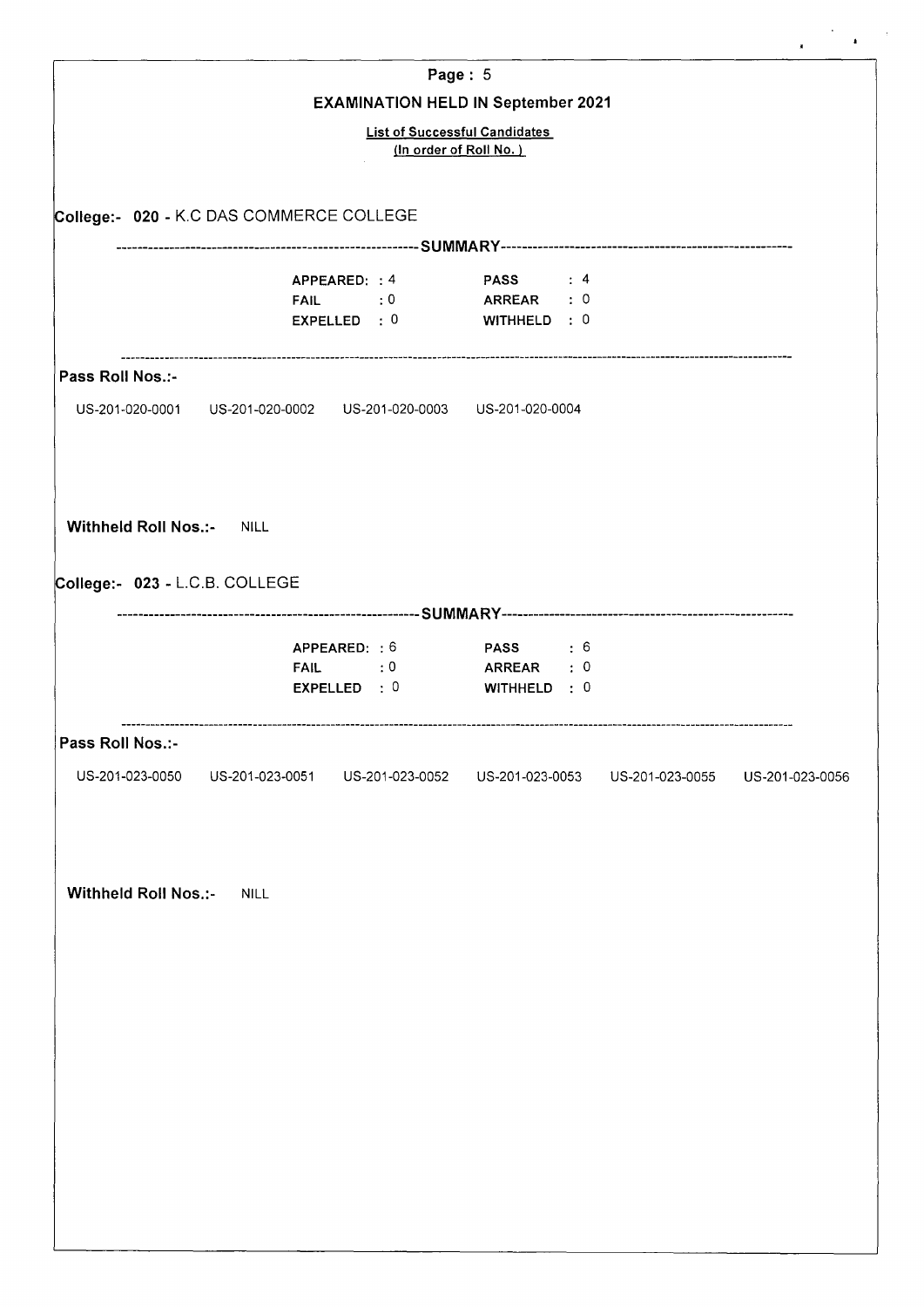# **EXAMINATION HELD IN September 2021**

**List of Successful Candidates (In order of Roll No.)** 

# **College:- 027** - NORTH GAUHATI COLLEGE

| APPEARED: : 84 |  | <b>PASS</b>  |  | . 84 |  |  |  |
|----------------|--|--------------|--|------|--|--|--|
| FAIL : 0       |  | ARREAR : 0   |  |      |  |  |  |
| EXPELLED : 0   |  | WITHHELD : 0 |  |      |  |  |  |
|                |  |              |  |      |  |  |  |

#### **Pass Roll Nos.:**-

 $\label{eq:2.1} \begin{array}{l} \mathcal{A}_{\mathcal{A}}(x) = \frac{1}{\sqrt{2\pi}} \mathcal{A}_{\mathcal{A}}(x) \, , \\ \mathcal{A}_{\mathcal{A}}(x) = \frac{1}{\sqrt{2\pi}} \mathcal{A}_{\mathcal{A}}(x) \, , \end{array}$ 

| US-201-027-0053 | US-201-027-0054 | US-201-027-0055 | US-201-027-0057 | US-201-027-0058 | US-201-027-0059 |
|-----------------|-----------------|-----------------|-----------------|-----------------|-----------------|
| US-201-027-0060 | US-201-027-0061 | US-201-027-0062 | US-201-027-0063 | US-201-027-0064 | US-201-027-0065 |
| US-201-027-0066 | US-201-027-0067 | US-201-027-0068 | US-201-027-0069 | US-201-027-0070 | US-201-027-0071 |
| US-201-027-0072 | US-201-027-0073 | US-201-027-0074 | US-201-027-0075 | US-201-027-0076 | US-201-027-0077 |
| US-201-027-0078 | US-201-027-0079 | US-201-027-0080 | US-201-027-0081 | US-201-027-0082 | US-201-027-0083 |
| US-201-027-0084 | US-201-027-0085 | US-201-027-0086 | US-201-027-0087 | US-201-027-0088 | US-201-027-0089 |
| US-201-027-0090 | US-201-027-0091 | US-201-027-0092 | US-201-027-0093 | US-201-027-0094 | US-201-027-0095 |
| US-201-027-0096 | US-201-027-0097 | US-201-027-0098 | US-201-027-0099 | US-201-027-0100 | US-201-027-0101 |
| US-201-027-0102 | US-201-027-0103 | US-201-027-0104 | US-201-027-0105 | US-201-027-0106 | US-201-027-0107 |
| US-201-027-0108 | US-201-027-0109 | US-201-027-0110 | US-201-027-0112 | US-201-027-0113 | US-201-027-0114 |
| US-201-027-0115 | US-201-027-0116 | US-201-027-0117 | US-201-027-0118 | US-201-027-0120 | US-201-027-0121 |
| US-201-027-0122 | US-201-027-0123 | US-201-027-0124 | US-201-027-0125 | US-201-027-0126 | US-201-027-0127 |
| US-201-027-0128 | US-201-027-0129 | US-201-027-0130 | US-201-027-0131 | US-201-027-0132 | US-201-027-0133 |
| US-201-027-0134 | US-201-027-0135 | US-201-027-0137 | US-201-027-0138 | US-201-027-0139 | US-201-027-0140 |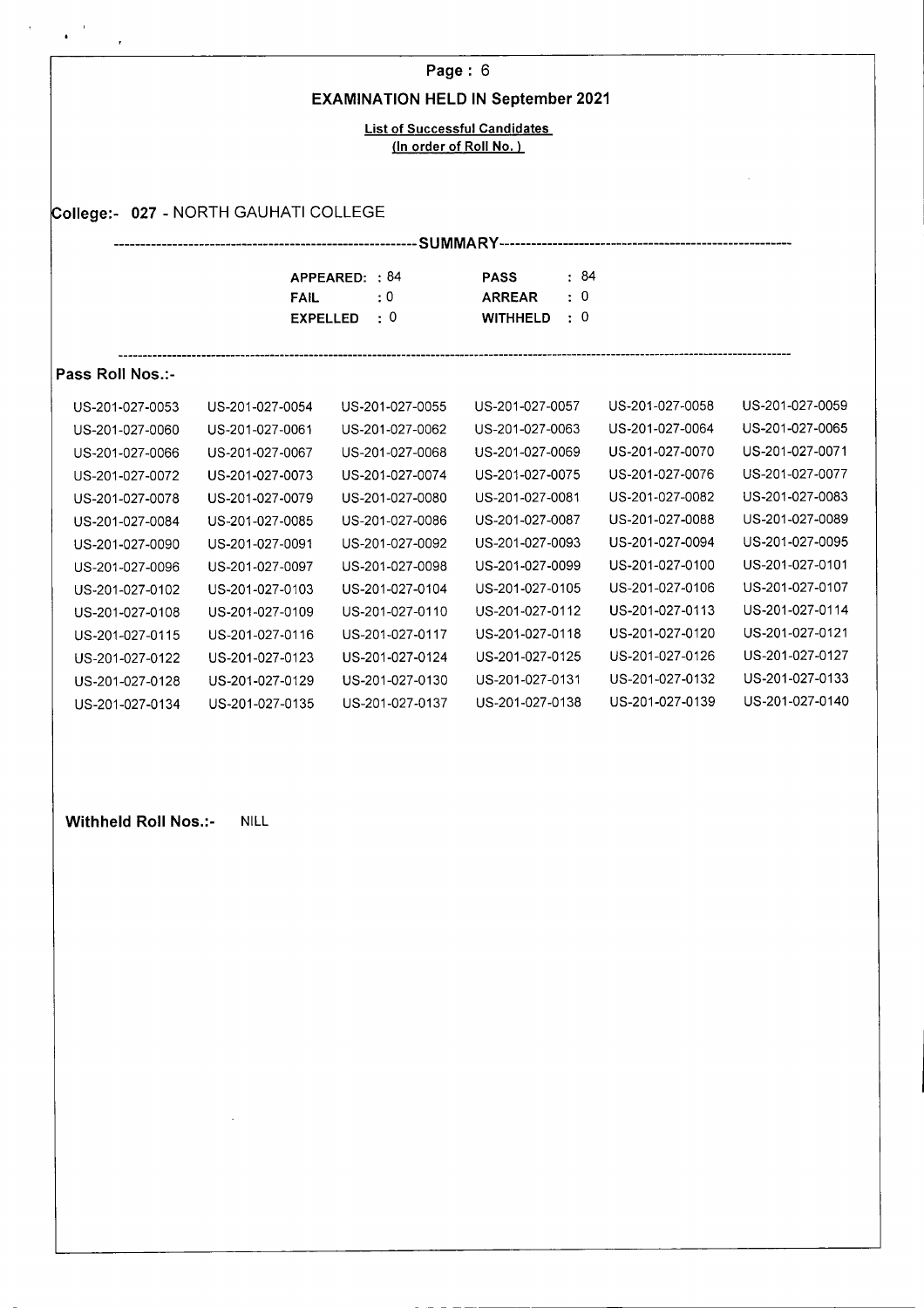|                                                                |                                | Page: 7                                   |                                                                |                 |                                                                                             |  |  |  |
|----------------------------------------------------------------|--------------------------------|-------------------------------------------|----------------------------------------------------------------|-----------------|---------------------------------------------------------------------------------------------|--|--|--|
|                                                                |                                |                                           | <b>EXAMINATION HELD IN September 2021</b>                      |                 |                                                                                             |  |  |  |
| <b>List of Successful Candidates</b><br>(In order of Roll No.) |                                |                                           |                                                                |                 |                                                                                             |  |  |  |
| College:- 033 - PUB-KAMRUP COLLEGE                             |                                |                                           |                                                                |                 |                                                                                             |  |  |  |
|                                                                |                                |                                           |                                                                |                 |                                                                                             |  |  |  |
|                                                                |                                | APPEARED: : 32                            | $\cdot$ 32<br><b>PASS</b>                                      |                 |                                                                                             |  |  |  |
|                                                                | <b>FAIL</b>                    | $\cdot$ $\cdot$ $\cdot$ 0<br>EXPELLED : 0 | ARREAR : 0<br>WITHHELD : 0                                     |                 |                                                                                             |  |  |  |
| Pass Roll Nos.:-                                               |                                |                                           |                                                                |                 |                                                                                             |  |  |  |
| US-201-033-0208                                                | US-201-033-0209                | US-201-033-0210                           | US-201-033-0211                                                | US-201-033-0212 | US-201-033-0213                                                                             |  |  |  |
| US-201-033-0214                                                | US-201-033-0215                | US-201-033-0216                           | US-201-033-0217                                                | US-201-033-0218 | US-201-033-0219                                                                             |  |  |  |
| US-201-033-0220                                                | US-201-033-0221                | US-201-033-0222                           | US-201-033-0223                                                | US-201-033-0224 | US-201-033-0225                                                                             |  |  |  |
| US-201-033-0226                                                | US-201-033-0227                | US-201-033-0228                           | US-201-033-0229                                                | US-201-033-0230 | US-201-033-0231                                                                             |  |  |  |
| US-201-033-0232                                                | US-201-033-0233                | US-201-033-0234                           | US-201-033-0235                                                | US-201-033-0236 | US-201-033-0240                                                                             |  |  |  |
| US-201-033-0241                                                | US-201-033-0246                |                                           |                                                                |                 |                                                                                             |  |  |  |
| College:- 036 - RANGIA COLLEGE                                 |                                |                                           |                                                                |                 |                                                                                             |  |  |  |
|                                                                |                                |                                           |                                                                |                 |                                                                                             |  |  |  |
|                                                                |                                |                                           |                                                                |                 |                                                                                             |  |  |  |
|                                                                | <b>FAIL</b><br><b>EXPELLED</b> | APPEARED: : 37<br>: 0<br>. 0              | : 37<br><b>PASS</b><br>: 0<br>ARREAR<br><b>WITHHELD</b><br>: 0 |                 |                                                                                             |  |  |  |
| Pass Roll Nos.:-                                               |                                |                                           |                                                                |                 |                                                                                             |  |  |  |
| US-201-036-0108                                                | US-201-036-0111                | US-201-036-0112                           | US-201-036-0113                                                | US-201-036-0114 | US-201-036-0115                                                                             |  |  |  |
| US-201-036-0116                                                | US-201-036-0117                | US-201-036-0118                           | US-201-036-0119                                                | US-201-036-0120 |                                                                                             |  |  |  |
| US-201-036-0122                                                | US-201-036-0123                | US-201-036-0124                           | US-201-036-0125                                                | US-201-036-0126 |                                                                                             |  |  |  |
| US-201-036-0128                                                | US-201-036-0129                | US-201-036-0130                           | US-201-036-0131                                                | US-201-036-0132 |                                                                                             |  |  |  |
| US-201-036-0134                                                | US-201-036-0135                | US-201-036-0136                           | US-201-036-0137                                                | US-201-036-0138 |                                                                                             |  |  |  |
| US-201-036-0140                                                | US-201-036-0141                | US-201-036-0142                           | US-201-036-0143                                                | US-201-036-0144 |                                                                                             |  |  |  |
| US-201-036-0146                                                |                                |                                           |                                                                |                 | US-201-036-0121<br>US-201-036-0127<br>US-201-036-0133<br>US-201-036-0139<br>US-201-036-0145 |  |  |  |

 $\overline{\phantom{a}}$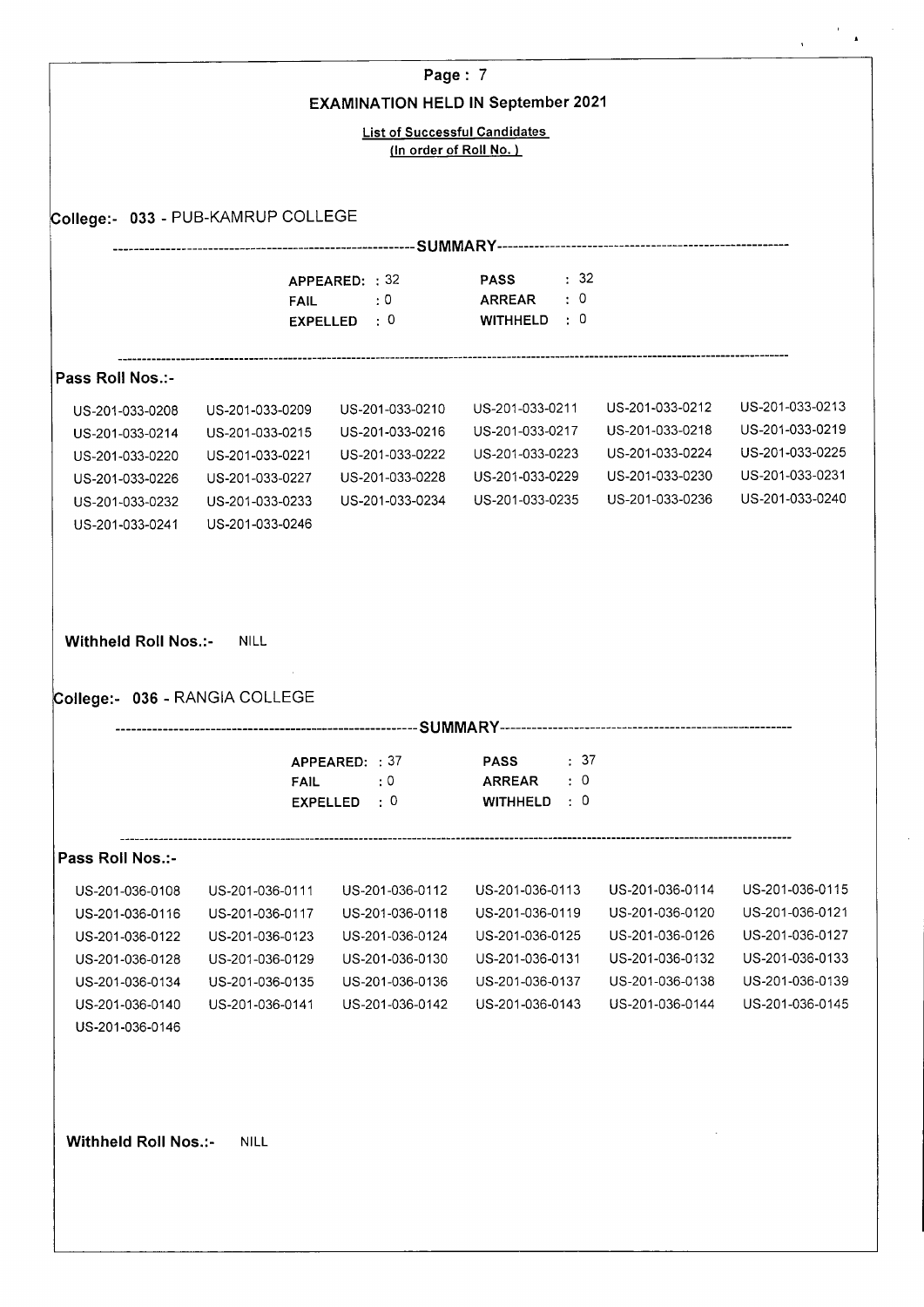|                                     |                                     |                                                   | Page: 8                                                                |                 |                                                                                                                                                                                            |
|-------------------------------------|-------------------------------------|---------------------------------------------------|------------------------------------------------------------------------|-----------------|--------------------------------------------------------------------------------------------------------------------------------------------------------------------------------------------|
|                                     |                                     |                                                   | <b>EXAMINATION HELD IN September 2021</b>                              |                 |                                                                                                                                                                                            |
|                                     |                                     |                                                   | <b>List of Successful Candidates</b>                                   |                 |                                                                                                                                                                                            |
|                                     |                                     |                                                   | (In order of Roll No.)                                                 |                 |                                                                                                                                                                                            |
|                                     |                                     |                                                   |                                                                        |                 |                                                                                                                                                                                            |
|                                     | College:- 037 - S.B. DEORAH COLLEGE |                                                   |                                                                        |                 |                                                                                                                                                                                            |
|                                     |                                     |                                                   |                                                                        |                 |                                                                                                                                                                                            |
|                                     |                                     | APPEARED: : 12                                    | <b>PASS</b> : 12                                                       |                 |                                                                                                                                                                                            |
|                                     | <b>FAIL</b>                         | $\cdot \cdot \cdot \cdot$ : 0 $\cdot \cdot \cdot$ | ARREAR : 0                                                             |                 |                                                                                                                                                                                            |
|                                     |                                     | EXPELLED : 0                                      | WITHHELD : 0                                                           |                 |                                                                                                                                                                                            |
| Pass Roll Nos.:-                    |                                     |                                                   |                                                                        |                 |                                                                                                                                                                                            |
| US-201-037-0054                     | US-201-037-0056                     | US-201-037-0058                                   | US-201-037-0059                                                        | US-201-037-0060 | US-201-037-0061                                                                                                                                                                            |
| US-201-037-0062                     | US-201-037-0063                     | US-201-037-0064                                   | US-201-037-0065                                                        | US-201-037-0066 | US-201-037-0068                                                                                                                                                                            |
|                                     |                                     |                                                   |                                                                        |                 |                                                                                                                                                                                            |
|                                     | <b>NILL</b>                         |                                                   |                                                                        |                 |                                                                                                                                                                                            |
| <b>Withheld Roll Nos.:-</b>         |                                     |                                                   |                                                                        |                 |                                                                                                                                                                                            |
|                                     |                                     |                                                   | College:- 038 - SUALKUCHI BUDRAM MADHAB SATRADHIKAR (S.B.M.S.) COLLEGE |                 |                                                                                                                                                                                            |
|                                     |                                     |                                                   |                                                                        |                 |                                                                                                                                                                                            |
|                                     |                                     | APPEARED: : 64                                    | <b>PASS</b><br>: 64                                                    |                 |                                                                                                                                                                                            |
|                                     | <b>FAIL</b>                         | $\mathbf{.0}$                                     | <b>ARREAR</b><br>: 0                                                   |                 |                                                                                                                                                                                            |
|                                     |                                     | EXPELLED : 0                                      | WITHHELD : 0                                                           |                 |                                                                                                                                                                                            |
|                                     |                                     |                                                   |                                                                        |                 |                                                                                                                                                                                            |
| US-201-038-0059                     | US-201-038-0061                     | US-201-038-0062                                   | US-201-038-0063                                                        | US-201-038-0064 |                                                                                                                                                                                            |
| US-201-038-0067                     | US-201-038-0068                     | US-201-038-0069                                   | US-201-038-0070                                                        | US-201-038-0071 |                                                                                                                                                                                            |
| US-201-038-0073                     | US-201-038-0074                     | US-201-038-0075                                   | US-201-038-0076                                                        | US-201-038-0077 |                                                                                                                                                                                            |
| US-201-038-0079                     | US-201-038-0081                     | US-201-038-0082                                   | US-201-038-0083                                                        | US-201-038-0084 |                                                                                                                                                                                            |
| US-201-038-0086                     | US-201-038-0087                     | US-201-038-0088                                   | US-201-038-0089                                                        | US-201-038-0090 |                                                                                                                                                                                            |
| Pass Roll Nos.:-<br>US-201-038-0093 | US-201-038-0094                     | US-201-038-0095                                   | US-201-038-0096                                                        | US-201-038-0097 |                                                                                                                                                                                            |
| US-201-038-0099                     | US-201-038-0100                     | US-201-038-0101                                   | US-201-038-0102                                                        | US-201-038-0103 |                                                                                                                                                                                            |
| US-201-038-0105                     | US-201-038-0107                     | US-201-038-0108                                   | US-201-038-0109                                                        | US-201-038-0110 |                                                                                                                                                                                            |
| US-201-038-0112                     | US-201-038-0113                     | US-201-038-0114                                   | US-201-038-0115                                                        | US-201-038-0116 |                                                                                                                                                                                            |
| US-201-038-0118                     | US-201-038-0119                     | US-201-038-0120                                   | US-201-038-0121                                                        | US-201-038-0122 | US-201-038-0065<br>US-201-038-0072<br>US-201-038-0078<br>US-201-038-0085<br>US-201-038-0092<br>US-201-038-0098<br>US-201-038-0104<br>US-201-038-0111<br>US-201-038-0117<br>US-201-038-0123 |
| US-201-038-0124                     | US-201-038-0125                     | US-201-038-0126                                   | US-201-038-0127                                                        |                 |                                                                                                                                                                                            |
|                                     |                                     |                                                   |                                                                        |                 |                                                                                                                                                                                            |
|                                     |                                     |                                                   |                                                                        |                 |                                                                                                                                                                                            |
|                                     |                                     |                                                   |                                                                        |                 |                                                                                                                                                                                            |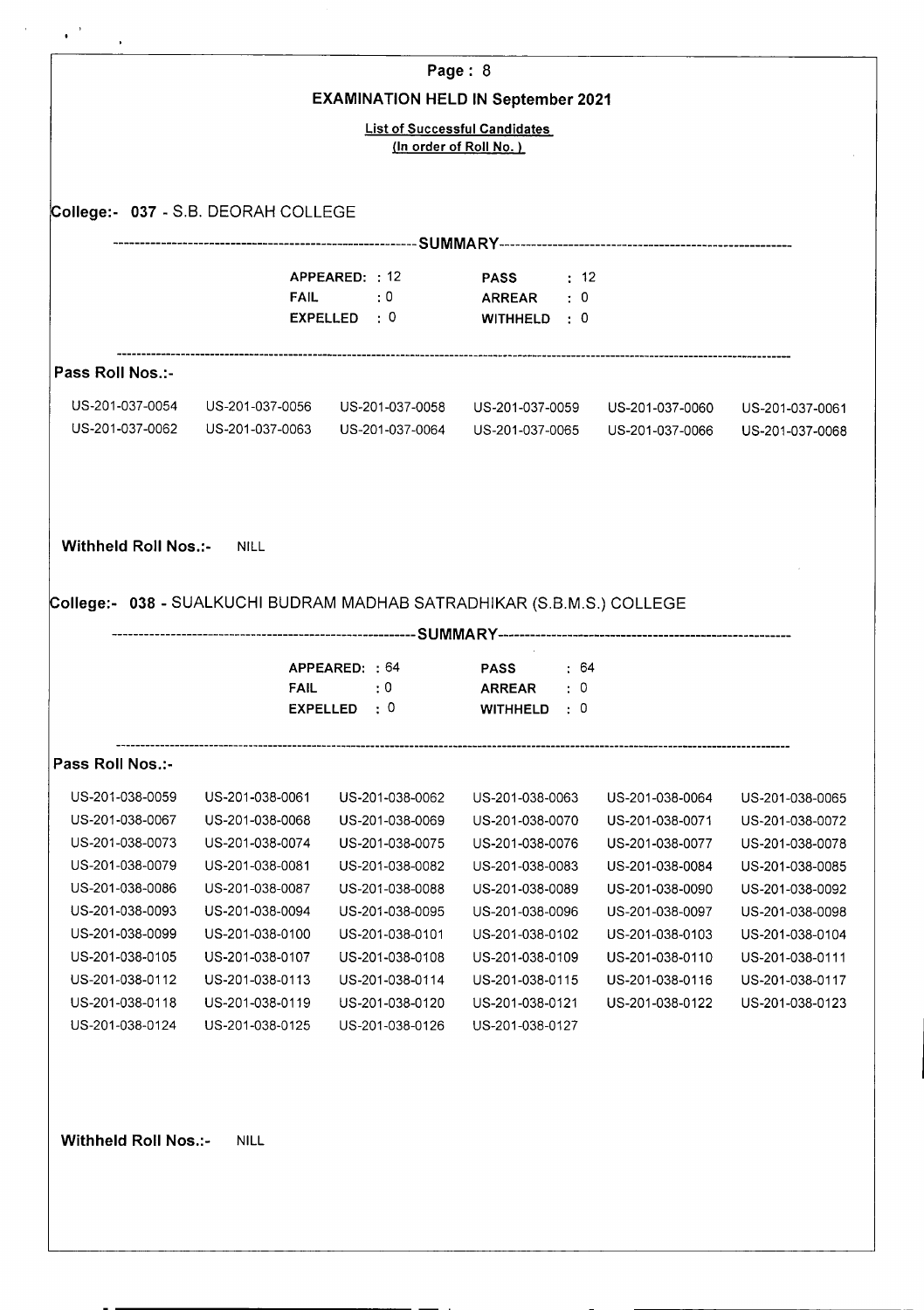|                                   |                 | Page: 9                                                        |                                                 |                 |                 |
|-----------------------------------|-----------------|----------------------------------------------------------------|-------------------------------------------------|-----------------|-----------------|
|                                   |                 |                                                                | <b>EXAMINATION HELD IN September 2021</b>       |                 |                 |
|                                   |                 | <b>List of Successful Candidates</b><br>(In order of Roll No.) |                                                 |                 |                 |
|                                   |                 |                                                                |                                                 |                 |                 |
|                                   |                 |                                                                |                                                 |                 |                 |
| College:- 042 - SUREN DAS COLLEGE |                 |                                                                |                                                 |                 |                 |
|                                   |                 |                                                                |                                                 |                 |                 |
|                                   | <b>FAIL</b>     | APPEARED: : 78<br>$\cdot$ : 0                                  | $\div$ 57<br><b>PASS</b><br>$\div$ 21<br>ARREAR |                 |                 |
|                                   |                 | EXPELLED : 0                                                   | WITHHELD : 0                                    |                 |                 |
|                                   |                 |                                                                |                                                 |                 |                 |
| Pass Roll Nos.:-                  |                 |                                                                |                                                 |                 |                 |
| US-201-042-0093                   | US-201-042-0094 | US-201-042-0095                                                | US-201-042-0096                                 | US-201-042-0097 | US-201-042-0098 |
| US-201-042-0100                   | US-201-042-0101 | US-201-042-0102                                                | US-201-042-0103                                 | US-201-042-0104 | US-201-042-0105 |
| US-201-042-0109                   | US-201-042-0111 | US-201-042-0115                                                | US-201-042-0116                                 | US-201-042-0117 | US-201-042-0118 |
| US-201-042-0119                   | US-201-042-0120 | US-201-042-0121                                                | US-201-042-0123                                 | US-201-042-0126 | US-201-042-0127 |
| US-201-042-0128                   | US-201-042-0129 | US-201-042-0132                                                | US-201-042-0134                                 | US-201-042-0135 | US-201-042-0136 |
| US-201-042-0137                   | US-201-042-0142 | US-201-042-0146                                                | US-201-042-0147                                 | US-201-042-0148 | US-201-042-0149 |
| US-201-042-0150                   | US-201-042-0151 | US-201-042-0152                                                | US-201-042-0153                                 | US-201-042-0154 | US-201-042-0155 |
| US-201-042-0156                   | US-201-042-0159 | US-201-042-0161                                                | US-201-042-0162                                 | US-201-042-0163 | US-201-042-0165 |
| US-201-042-0166                   | US-201-042-0167 | US-201-042-0168                                                | US-201-042-0170                                 | US-201-042-0172 | US-201-042-0173 |
| <b>Withheld Roll Nos.:-</b>       | <b>NILL</b>     |                                                                |                                                 |                 |                 |
| College:- 095 - BIKALI COLLEGE    |                 |                                                                |                                                 |                 |                 |
|                                   |                 |                                                                |                                                 |                 |                 |
|                                   |                 | APPEARED: : 1                                                  | PASS : 1                                        |                 |                 |
|                                   |                 | FAIL : 0                                                       | ARREAR : 0                                      |                 |                 |
|                                   |                 | $EXPELLED$ : 0                                                 | WITHHELD : 0                                    |                 |                 |
| Pass Roll Nos.:-                  |                 |                                                                |                                                 |                 |                 |
|                                   |                 |                                                                |                                                 |                 |                 |
| US-201-095-0036                   |                 |                                                                |                                                 |                 |                 |
|                                   |                 |                                                                |                                                 |                 |                 |
|                                   |                 |                                                                |                                                 |                 |                 |
| <b>Withheld Roll Nos.:-</b>       | <b>NILL</b>     |                                                                |                                                 |                 |                 |
|                                   |                 |                                                                |                                                 |                 |                 |
|                                   |                 |                                                                |                                                 |                 |                 |
|                                   |                 |                                                                |                                                 |                 |                 |
|                                   |                 |                                                                |                                                 |                 |                 |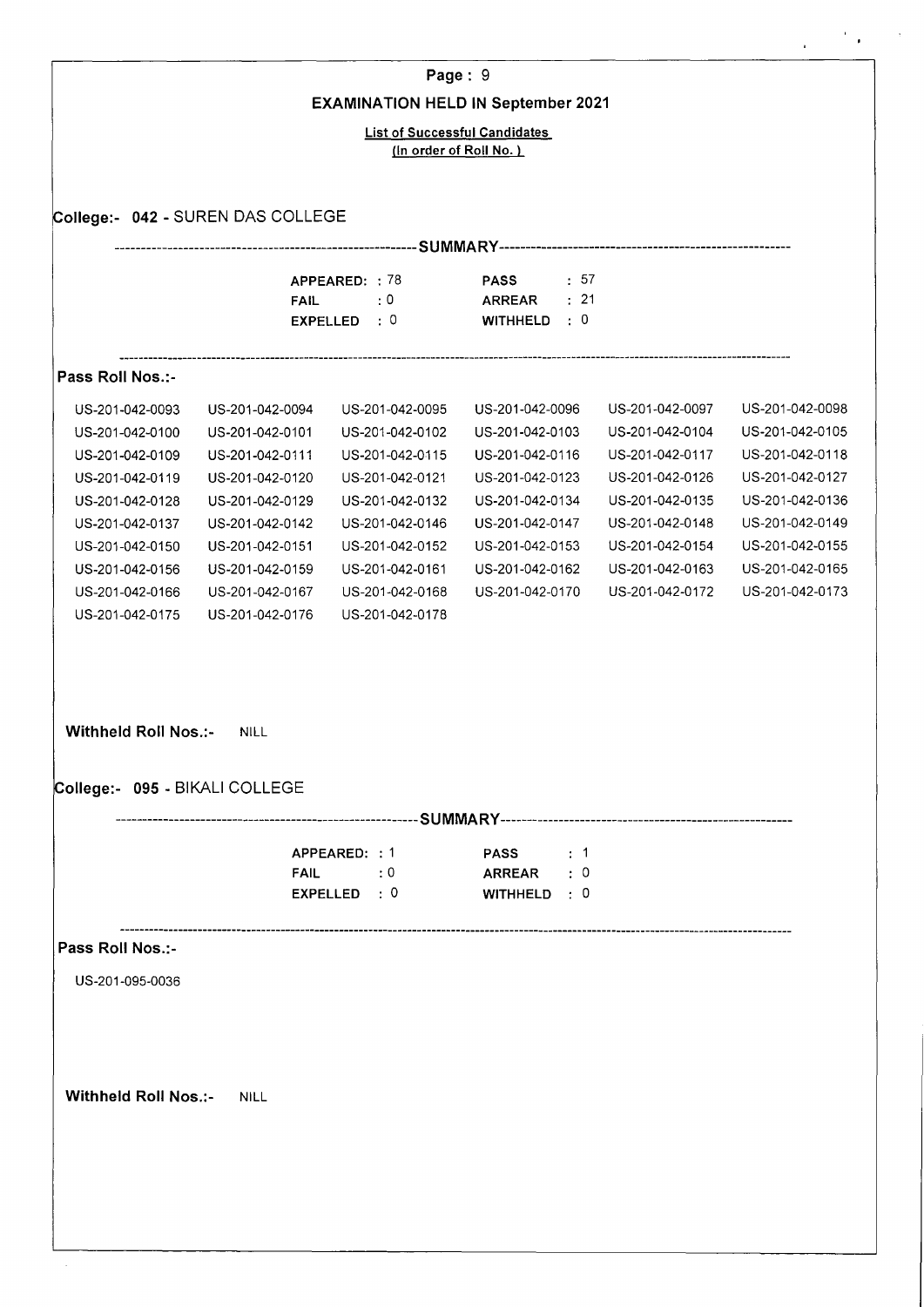|                                     |                                                 | Page: 10                                    |                                                                   |                 |                                                       |
|-------------------------------------|-------------------------------------------------|---------------------------------------------|-------------------------------------------------------------------|-----------------|-------------------------------------------------------|
|                                     |                                                 |                                             | <b>EXAMINATION HELD IN September 2021</b>                         |                 |                                                       |
|                                     |                                                 |                                             | <b>List of Successful Candidates</b><br>(In order of Roll No.)    |                 |                                                       |
|                                     |                                                 |                                             |                                                                   |                 |                                                       |
|                                     | College:- 097 - DUDHNOI COLLEGE                 |                                             |                                                                   |                 |                                                       |
|                                     |                                                 |                                             |                                                                   |                 |                                                       |
|                                     | <b>FAIL</b>                                     | APPEARED: : 20<br>$\cdot$ 0<br>EXPELLED : 0 | : 20<br><b>PASS</b><br>$\cdot$ 0<br><b>ARREAR</b><br>WITHHELD : 0 |                 |                                                       |
| Pass Roll Nos.:-                    |                                                 |                                             |                                                                   |                 |                                                       |
| US-201-097-0076                     | US-201-097-0077                                 | US-201-097-0078                             | US-201-097-0079                                                   | US-201-097-0080 | US-201-097-0081                                       |
| US-201-097-0082                     | US-201-097-0083                                 | US-201-097-0084                             | US-201-097-0085                                                   | US-201-097-0086 | US-201-097-0087                                       |
| US-201-097-0088                     | US-201-097-0089                                 | US-201-097-0090                             | US-201-097-0091                                                   | US-201-097-0092 | US-201-097-0093                                       |
| US-201-097-0094                     | US-201-097-0095                                 |                                             |                                                                   |                 |                                                       |
| <b>Withheld Roll Nos.:-</b>         | <b>NILL</b><br>College:- 099 - GOALPARA COLLEGE |                                             |                                                                   |                 |                                                       |
|                                     |                                                 |                                             |                                                                   |                 |                                                       |
|                                     |                                                 | APPEARED: : 35                              | <b>PASS</b><br>$\cdot$ 35                                         |                 |                                                       |
|                                     | <b>FAIL</b>                                     | : 0<br>EXPELLED : 0                         | $\cdot$ 0<br>ARREAR<br>WITHHELD : 0                               |                 |                                                       |
|                                     |                                                 |                                             |                                                                   |                 |                                                       |
| Pass Roll Nos.:-<br>US-201-099-0104 | US-201-099-0105                                 | US-201-099-0106                             | US-201-099-0107                                                   | US-201-099-0108 | US-201-099-0109                                       |
| US-201-099-0111                     | US-201-099-0112                                 | US-201-099-0113                             | US-201-099-0114                                                   | US-201-099-0115 | US-201-099-0116                                       |
| US-201-099-0117                     | US-201-099-0118                                 | US-201-099-0119                             | US-201-099-0120                                                   | US-201-099-0121 |                                                       |
| US-201-099-0123                     | US-201-099-0124                                 | US-201-099-0125                             | US-201-099-0126                                                   | US-201-099-0127 |                                                       |
| US-201-099-0129                     | US-201-099-0130                                 | US-201-099-0131                             | US-201-099-0132                                                   | US-201-099-0133 | US-201-099-0122<br>US-201-099-0128<br>US-201-099-0134 |
| US-201-099-0135                     | US-201-099-0136                                 | US-201-099-0138                             | US-201-099-0140                                                   | US-201-099-0141 |                                                       |
|                                     |                                                 |                                             |                                                                   |                 |                                                       |
| <b>Withheld Roll Nos.:-</b>         | <b>NILL</b>                                     |                                             |                                                                   |                 |                                                       |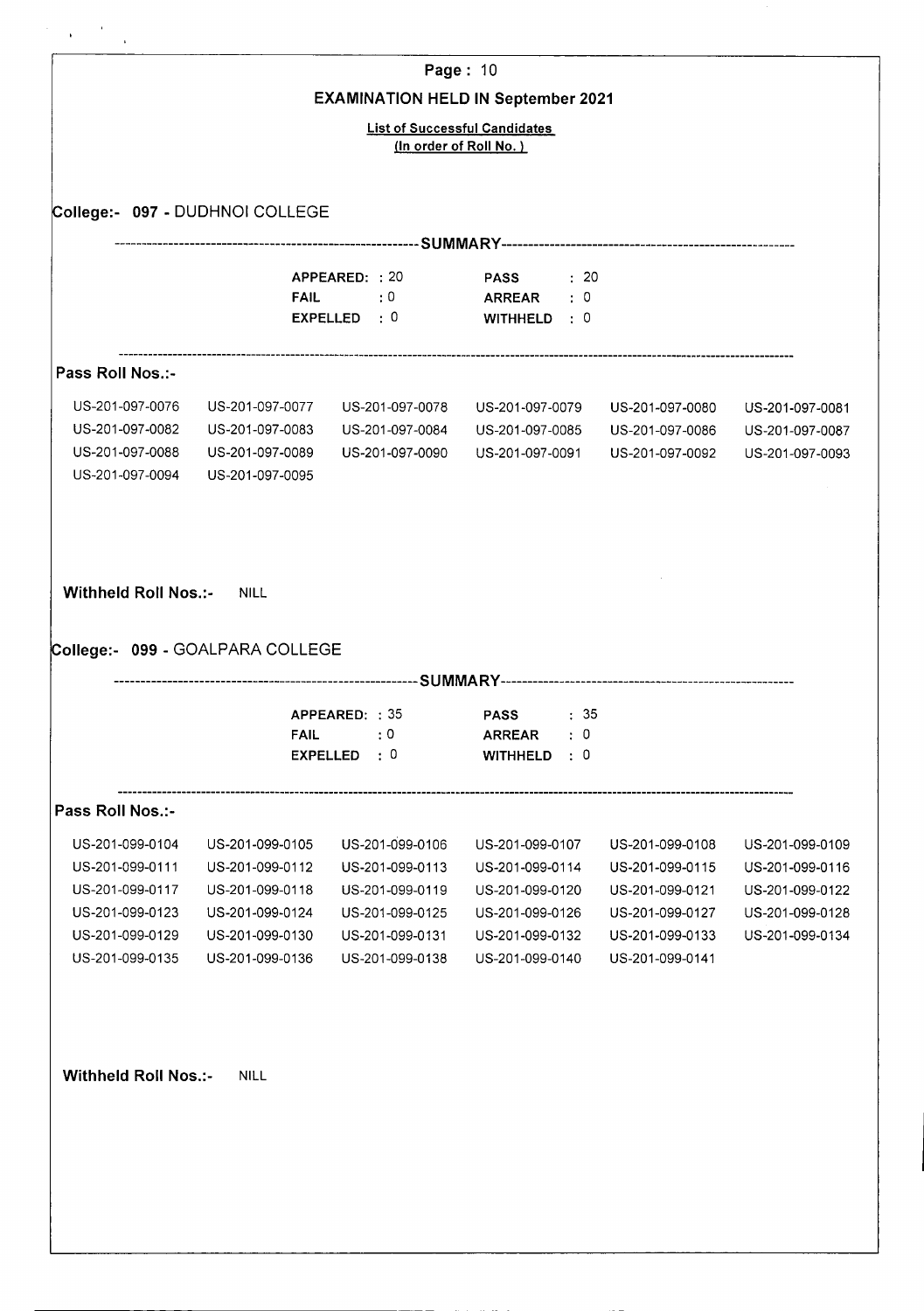|                                       |                 | Page: 11                                                       |                                                                                    |                 |                 |
|---------------------------------------|-----------------|----------------------------------------------------------------|------------------------------------------------------------------------------------|-----------------|-----------------|
|                                       |                 |                                                                | <b>EXAMINATION HELD IN September 2021</b>                                          |                 |                 |
|                                       |                 | <b>List of Successful Candidates</b><br>(In order of Roll No.) |                                                                                    |                 |                 |
| College:- 102 - WEST GOALPARA COLLEGE |                 |                                                                |                                                                                    |                 |                 |
|                                       |                 |                                                                |                                                                                    |                 |                 |
|                                       | <b>FAIL</b>     | APPEARED: : 30<br>$\cdot \cdot \cdot$ : 0<br>EXPELLED : 0      | <b>PASS</b> : 30<br>ARREAR : 0<br>WITHHELD : 0                                     |                 |                 |
| Pass Roll Nos.:-                      |                 |                                                                |                                                                                    |                 |                 |
| US-201-102-0105                       | US-201-102-0106 | US-201-102-0107                                                | US-201-102-0108                                                                    | US-201-102-0109 | US-201-102-0110 |
| US-201-102-0111                       | US-201-102-0112 | US-201-102-0113                                                | US-201-102-0114                                                                    | US-201-102-0115 | US-201-102-0116 |
| US-201-102-0117                       | US-201-102-0118 | US-201-102-0119                                                | US-201-102-0120                                                                    | US-201-102-0121 | US-201-102-0122 |
| US-201-102-0123                       | US-201-102-0124 | US-201-102-0125                                                | US-201-102-0126                                                                    | US-201-102-0127 | US-201-102-0129 |
| US-201-102-0130                       | US-201-102-0131 | US-201-102-0132                                                | US-201-102-0133                                                                    | US-201-102-0134 | US-201-102-0135 |
| <b>Withheld Roll Nos.:-</b>           | <b>NILL</b>     |                                                                |                                                                                    |                 |                 |
|                                       |                 | College:- 117 - BAOSI BANIKANTA KAKOTI COLLEGE                 |                                                                                    |                 |                 |
|                                       |                 |                                                                |                                                                                    |                 |                 |
|                                       | <b>FAIL</b>     | APPEARED: : 65<br>$\colon$ 0<br>: 0<br><b>EXPELLED</b>         | : 65<br><b>PASS</b><br>$\colon 0$<br><b>ARREAR</b><br>$\cdot$ 0<br><b>WITHHELD</b> |                 |                 |
| Pass Roll Nos.:-                      |                 |                                                                |                                                                                    |                 |                 |
| US-201-117-0096                       | US-201-117-0097 | US-201-117-0098                                                | US-201-117-0099                                                                    | US-201-117-0100 | US-201-117-0101 |
| US-201-117-0102                       | US-201-117-0103 | US-201-117-0104                                                | US-201-117-0105                                                                    | US-201-117-0106 | US-201-117-0107 |
| US-201-117-0108                       | US-201-117-0109 | US-201-117-0110                                                | US-201-117-0111                                                                    | US-201-117-0112 | US-201-117-0113 |

US-201-117-0114 US-201-117-0115 US-201-117-0116 US-201-117-0117 US-201-117-0118 US-201-117-0119 US-201-117-0120 US-201-117-0121 US-201-117-0122 US-201-117-0123 US-201-117-0124 US-201-117-0125 US-201-117-0128 US-201-117-0129 US-201-117-0130 US-201-117-0131 US-201-117-0132 US-201-117-0133 US-201-117-0134 US-201-117-0135 US-201-117-0136 US-201-117-0137 US-201-117-0138 US-201-117-0139 US-201-117-0140 US-201-117-0141 US-201-117-0142 US-201-117-0143 US-201-117-0144 US-201-117-0145 US-201-117-0146 US-201-117-0147 US-201-117-0148 US-201-117-0149 US-201-117-0151 US-201-117-0152 US-201-117-0154 US-201-117-0155 US-201-117-0156 US-201-117-0157 US-201-117-0158 US-201-117-0159

US-201-117-0160 US-201-117-0161 US-201-117-0162 US-201-117-0163 US-201-117-0164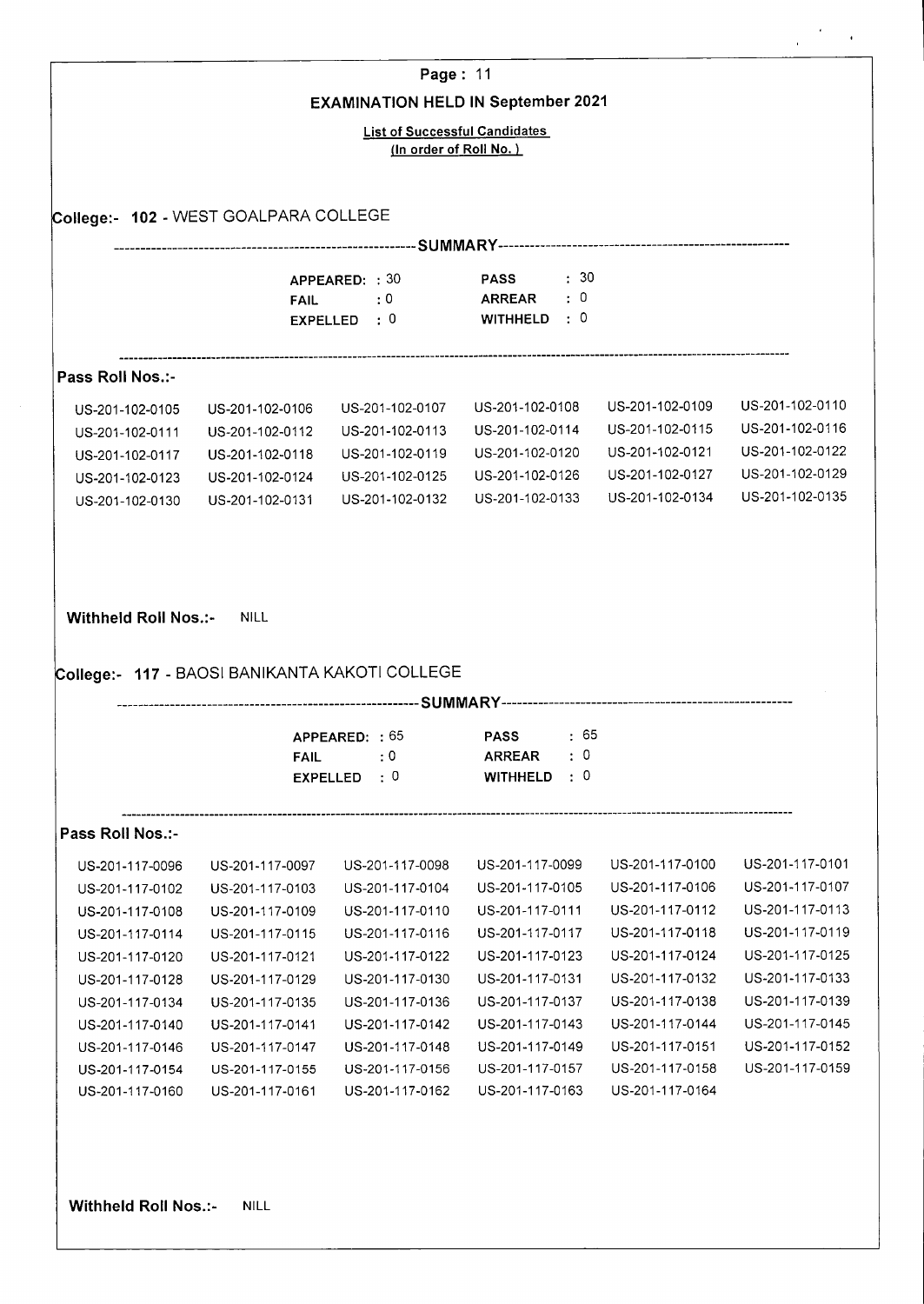# **EXAMINATION HELD IN September 2021**

**List of Successful Candidates (In order of Roll No.)** 

**College:- 122** - BARNAGAR COLLEGE

 $\label{eq:2.1} \frac{1}{2}\left(\frac{1}{2}\right)^{2} \left(\frac{1}{2}\right)^{2} \left(\frac{1}{2}\right)^{2} \left(\frac{1}{2}\right)^{2}$ 

|                  | -SUMMARY--                     |                                    |                                                                             |                 |                 |  |  |  |
|------------------|--------------------------------|------------------------------------|-----------------------------------------------------------------------------|-----------------|-----------------|--|--|--|
|                  | <b>FAIL</b><br><b>EXPELLED</b> | APPEARED: : 79<br>: 0<br>$\cdot$ 0 | . 79<br><b>PASS</b><br><b>ARREAR</b><br>: 0<br>$\cdot$ 0<br><b>WITHHELD</b> |                 |                 |  |  |  |
| Pass Roll Nos.:- |                                |                                    |                                                                             |                 |                 |  |  |  |
| US-201-122-0110  | US-201-122-0111                | US-201-122-0113                    | US-201-122-0114                                                             | US-201-122-0115 | US-201-122-0116 |  |  |  |
| US-201-122-0117  | US-201-122-0118                | US-201-122-0119                    | US-201-122-0120                                                             | US-201-122-0121 | US-201-122-0122 |  |  |  |
| US-201-122-0123  | US-201-122-0124                | US-201-122-0125                    | US-201-122-0126                                                             | US-201-122-0127 | US-201-122-0128 |  |  |  |
| US-201-122-0129  | US-201-122-0131                | US-201-122-0132                    | US-201-122-0133                                                             | US-201-122-0134 | US-201-122-0135 |  |  |  |
| US-201-122-0136  | US-201-122-0137                | US-201-122-0138                    | US-201-122-0139                                                             | US-201-122-0140 | US-201-122-0142 |  |  |  |
| US-201-122-0143  | US-201-122-0144                | US-201-122-0145                    | US-201-122-0146                                                             | US-201-122-0147 | US-201-122-0148 |  |  |  |
| US-201-122-0149  | US-201-122-0150                | US-201-122-0151                    | US-201-122-0152                                                             | US-201-122-0153 | US-201-122-0154 |  |  |  |
| US-201-122-0155  | US-201-122-0156                | US-201-122-0157                    | US-201-122-0158                                                             | US-201-122-0159 | US-201-122-0160 |  |  |  |
| US-201-122-0161  | US-201-122-0162                | US-201-122-0163                    | US-201-122-0164                                                             | US-201-122-0165 | US-201-122-0166 |  |  |  |
| US-201-122-0167  | US-201-122-0168                | US-201-122-0169                    | US-201-122-0170                                                             | US-201-122-0171 | US-201-122-0172 |  |  |  |
| US-201-122-0173  | US-201-122-0174                | US-201-122-0175                    | US-201-122-0176                                                             | US-201-122-0177 | US-201-122-0178 |  |  |  |
| US-201-122-0179  | US-201-122-0180                | US-201-122-0181                    | US-201-122-0182                                                             | US-201-122-0183 | US-201-122-0184 |  |  |  |
| US-201-122-0185  | US-201-122-0186                | US-201-122-0187                    | US-201-122-0188                                                             | US-201-122-0189 | US-201-122-0190 |  |  |  |

US-201 -122-0191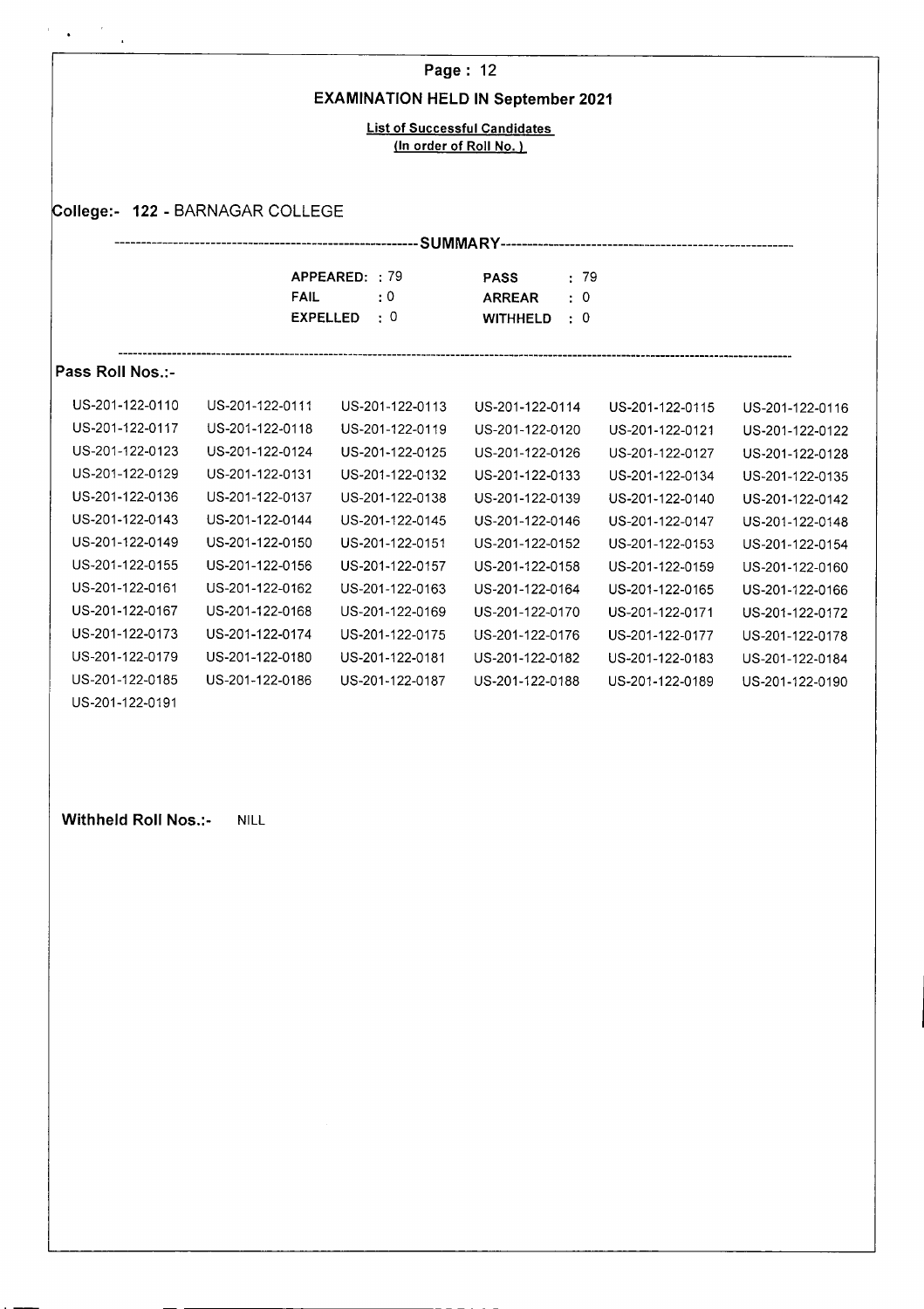|                                                                |                                              | <b>EXAMINATION HELD IN September 2021</b> |                          |                                    |                                                                                                                                   |  |  |  |
|----------------------------------------------------------------|----------------------------------------------|-------------------------------------------|--------------------------|------------------------------------|-----------------------------------------------------------------------------------------------------------------------------------|--|--|--|
| <b>List of Successful Candidates</b><br>(In order of Roll No.) |                                              |                                           |                          |                                    |                                                                                                                                   |  |  |  |
|                                                                |                                              |                                           |                          |                                    |                                                                                                                                   |  |  |  |
| College:- 130 - M.C. COLLEGE                                   |                                              |                                           |                          |                                    |                                                                                                                                   |  |  |  |
|                                                                |                                              |                                           |                          |                                    |                                                                                                                                   |  |  |  |
|                                                                |                                              |                                           | APPEARED: : 24 PASS : 23 |                                    |                                                                                                                                   |  |  |  |
|                                                                | <b>FAIL</b>                                  | EXPELLED : 0 WITHHELD : 0                 |                          |                                    |                                                                                                                                   |  |  |  |
| <b>Pass Roll Nos.:-</b>                                        |                                              |                                           |                          |                                    |                                                                                                                                   |  |  |  |
| US-201-130-0109                                                | US-201-130-0110                              | US-201-130-0111                           | US-201-130-0112          |                                    |                                                                                                                                   |  |  |  |
| US-201-130-0116                                                | US-201-130-0117                              | US-201-130-0118                           | US-201-130-0119          | US-201-130-0120 US-201-130-0121    |                                                                                                                                   |  |  |  |
| US-201-130-0122                                                | US-201-130-0124                              | US-201-130-0125                           | US-201-130-0126          | US-201-130-0127    US-201-130-0128 |                                                                                                                                   |  |  |  |
| US-201-130-0129                                                | US-201-130-0131                              | US-201-130-0132                           |                          |                                    |                                                                                                                                   |  |  |  |
|                                                                |                                              |                                           |                          |                                    |                                                                                                                                   |  |  |  |
|                                                                | College:- 133 - NABAJYOTI COLLEGE, KALGACHIA |                                           |                          |                                    |                                                                                                                                   |  |  |  |
|                                                                |                                              |                                           |                          |                                    |                                                                                                                                   |  |  |  |
|                                                                |                                              | APPEARED: : 55                            | <b>PASS</b> : 55         |                                    |                                                                                                                                   |  |  |  |
|                                                                | <b>FAIL</b>                                  | $\cdot$ $\cdot$ $\cdot$ 0                 | ARREAR : 0               |                                    |                                                                                                                                   |  |  |  |
|                                                                |                                              | EXPELLED : 0                              | WITHHELD : 0             |                                    |                                                                                                                                   |  |  |  |
|                                                                |                                              |                                           |                          |                                    |                                                                                                                                   |  |  |  |
| US-201-133-0081                                                | US-201-133-0082                              | US-201-133-0083                           | US-201-133-0084          | US-201-133-0085                    | US-201-133-0086                                                                                                                   |  |  |  |
| US-201-133-0087                                                | US-201-133-0088                              | US-201-133-0089                           | US-201-133-0090          | US-201-133-0091                    | US-201-133-0092                                                                                                                   |  |  |  |
| US-201-133-0093                                                | US-201-133-0094                              | US-201-133-0095                           | US-201-133-0096          | US-201-133-0097                    |                                                                                                                                   |  |  |  |
| US-201-133-0099                                                | US-201-133-0100                              | US-201-133-0101                           | US-201-133-0102          | US-201-133-0103                    |                                                                                                                                   |  |  |  |
| US-201-133-0105                                                | US-201-133-0106                              | US-201-133-0107                           | US-201-133-0108          | US-201-133-0109                    |                                                                                                                                   |  |  |  |
| US-201-133-0111                                                | US-201-133-0112                              | US-201-133-0113                           | US-201-133-0116          | US-201-133-0117                    |                                                                                                                                   |  |  |  |
| US-201-133-0119                                                | US-201-133-0120                              | US-201-133-0121                           | US-201-133-0122          | US-201-133-0123                    |                                                                                                                                   |  |  |  |
| US-201-133-0125                                                | US-201-133-0126                              | US-201-133-0128                           | US-201-133-0129          | US-201-133-0130                    |                                                                                                                                   |  |  |  |
| US-201-133-0132                                                | US-201-133-0133                              | US-201-133-0134                           | US-201-133-0135          | US-201-133-0136                    | US-201-133-0098<br>US-201-133-0104<br>US-201-133-0110<br>US-201-133-0118<br>US-201-133-0124<br>US-201-133-0131<br>US-201-133-0137 |  |  |  |
| US-201-133-0138                                                |                                              |                                           |                          |                                    |                                                                                                                                   |  |  |  |
| <b>Withheld Roll Nos.:- NILL</b><br>Pass Roll Nos.:-           |                                              |                                           |                          |                                    |                                                                                                                                   |  |  |  |

 $\frac{1}{2} \frac{1}{2} \frac{1}{2} \frac{1}{2} \frac{1}{2} \frac{1}{2} \frac{1}{2} \frac{1}{2} \frac{1}{2}$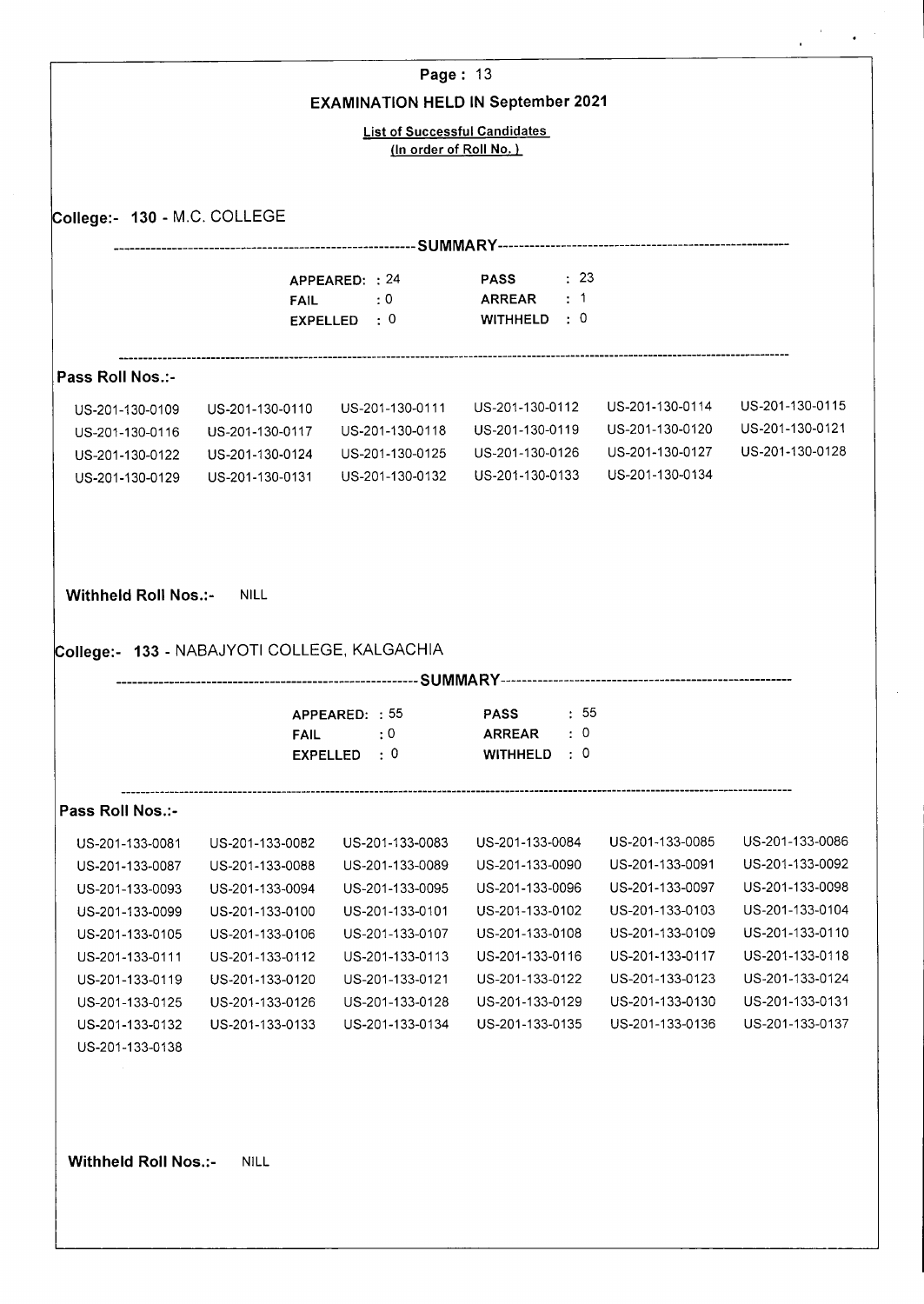#### **EXAMINATION HELD IN September 2021**

**List of Successful Candidates (In order of Roll No.)** 

#### **College:- 162 - B.N.** COLLEGE

 $\bar{1}$ 

| -SUMMARY--        |                                |                               |                                                                              |                 |                 |  |  |
|-------------------|--------------------------------|-------------------------------|------------------------------------------------------------------------------|-----------------|-----------------|--|--|
|                   | <b>FAIL</b><br><b>EXPELLED</b> | APPEARED: : 120<br>: 0<br>: 0 | : 120<br><b>PASS</b><br>: 0<br><b>ARREAR</b><br>$\cdot$ 0<br><b>WITHHELD</b> |                 |                 |  |  |
| ∣Pass Roll Nos.:- |                                |                               |                                                                              |                 |                 |  |  |
| US-201-162-0165   | US-201-162-0166                | US-201-162-0167               | US-201-162-0168                                                              | US-201-162-0169 | US-201-162-0170 |  |  |
| US-201-162-0171   | US-201-162-0172                | US-201-162-0173               | US-201-162-0174                                                              | US-201-162-0176 | US-201-162-0177 |  |  |
| US-201-162-0178   | US-201-162-0179                | US-201-162-0180               | US-201-162-0181                                                              | US-201-162-0182 | US-201-162-0183 |  |  |
| US-201-162-0184   | US-201-162-0185                | US-201-162-0186               | US-201-162-0187                                                              | US-201-162-0188 | US-201-162-0190 |  |  |
| US-201-162-0191   | US-201-162-0192                | US-201-162-0193               | US-201-162-0194                                                              | US-201-162-0195 | US-201-162-0196 |  |  |
| US-201-162-0197   | US-201-162-0198                | US-201-162-0199               | US-201-162-0200                                                              | US-201-162-0201 | US-201-162-0202 |  |  |
| US-201-162-0203   | US-201-162-0204                | US-201-162-0205               | US-201-162-0206                                                              | US-201-162-0207 | US-201-162-0208 |  |  |
| US-201-162-0209   | US-201-162-0210                | US-201-162-0211               | US-201-162-0212                                                              | US-201-162-0213 | US-201-162-0214 |  |  |
| US-201-162-0215   | US-201-162-0216                | US-201-162-0217               | US-201-162-0218                                                              | US-201-162-0219 | US-201-162-0220 |  |  |
| US-201-162-0221   | US-201-162-0222                | US-201-162-0223               | US-201-162-0224                                                              | US-201-162-0225 | US-201-162-0226 |  |  |

US-201 -162-0227 US-201 -162-0228 US-201 -162-0229 US-201 -162-0230 US-201 -162-0231 US-201-162-0232 US-201 -162-0233 US-201 -162-0234 US-201 -162-0235 US-201 -162-0236 US-201 -162-0237 US-201 -162-0238 US-201 -162-0239 US-201 -162-0240 US-201 -162-0241 US-201 -162-0242 US-201 -162-0243 US-201 -162-0244 US-201 -162-0245 US-201 -162-0246 US-201 -162-0247 US-201 -162-0248 US-201 -162-0249 US-201 -162-0250 US-201 -162-0251 US-201 -162-0252 US-201 -162-0253 US-201 -162-0254 US-201 -162-0255 US-201 -162-0256 US-201 -162-0257 US-201-162-0258 US-201 -162-0259 US-201 -162-0260 US-201 -162-0261 US-201 -162-0262 US-201 -162-0263 US-201 -162-0264 US-201 -162-0265 US-201 -162-0266 US-201-162-0267 US-201-162-0268 US-201 -162-0269 US-201 -162-0270 US-201 -162-0271 US-201 -162-0272 US-201-162-0273 US-201 -162-0274 US-201 -162-0275 US-201 -162-0276 US-201 -162-0277 US-201 -162-0278 US-201-162-0279 US-201 -162-0280 US-201 -162-0281 US-201 -162-0282 US-201 -162-0283 US-201 -162-0284 US-201 -162-0285 US-201 -162-0286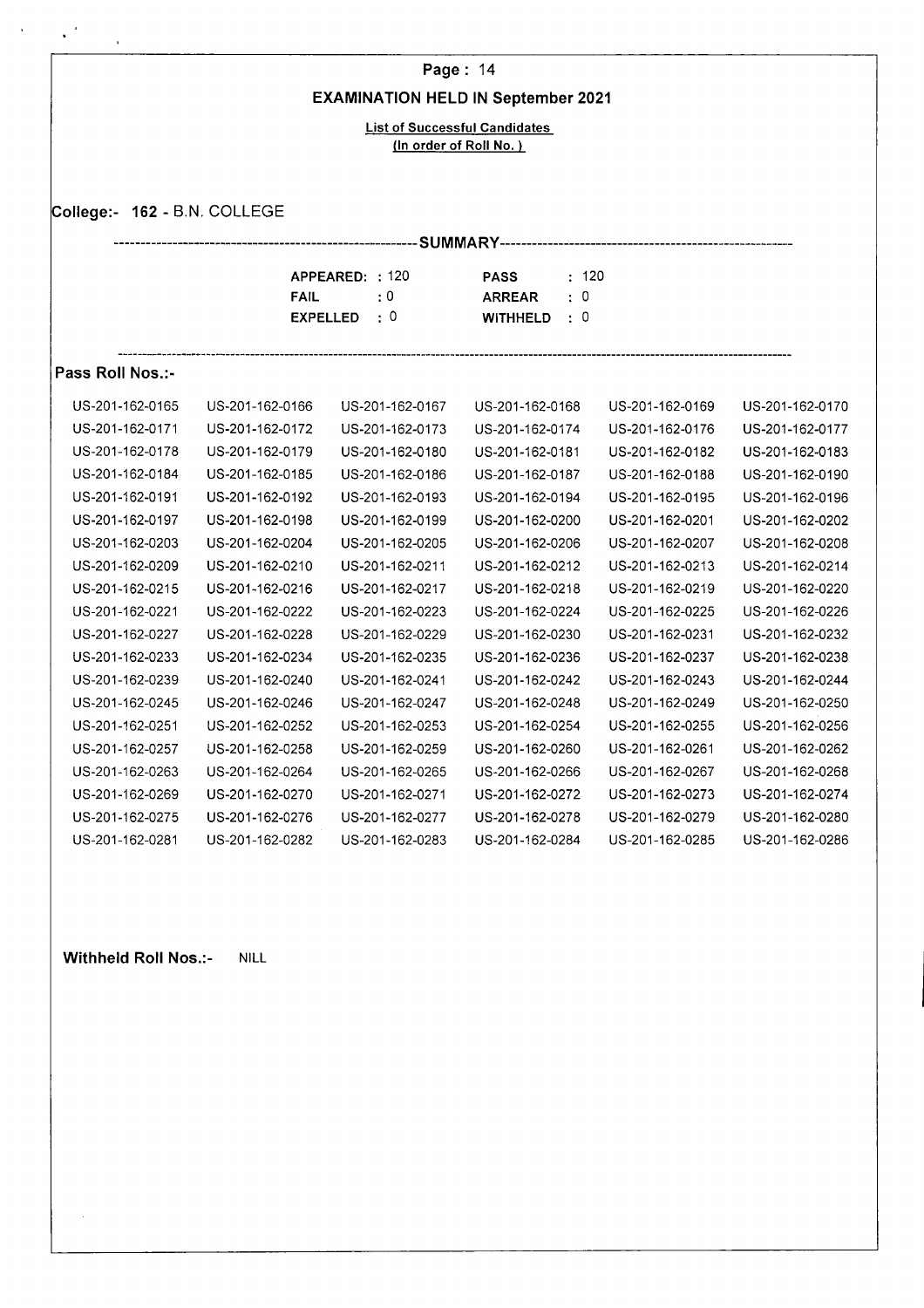$\mathcal{O}(\mathcal{A})$ 

 $\mathbf{q}$ 

 $\sim$   $\alpha$ 

# **EXAMINATION HELD IN September 2021**

**List of Successful Candidates (In** order of **Roll No.)** 

# **College:- 163** - BILASIPARA COLLEGE

|                  | APPEARED: : 94                   |  | <b>PASS</b>  | .94 |  |
|------------------|----------------------------------|--|--------------|-----|--|
|                  | $\cdot$ $\cdot$ 0<br><b>FAIL</b> |  | ARREAR : 0   |     |  |
|                  | EXPELLED : 0                     |  | WITHHELD : 0 |     |  |
| Pass Roll Nos.:- |                                  |  |              |     |  |

| US-201-163-0108 | US-201-163-0109 | US-201-163-0110 | US-201-163-0111 | US-201-163-0112 | US-201-163-0113 |
|-----------------|-----------------|-----------------|-----------------|-----------------|-----------------|
| US-201-163-0114 | US-201-163-0115 | US-201-163-0116 | US-201-163-0117 | US-201-163-0118 | US-201-163-0119 |
| US-201-163-0120 | US-201-163-0121 | US-201-163-0122 | US-201-163-0123 | US-201-163-0124 | US-201-163-0125 |
| US-201-163-0126 | US-201-163-0127 | US-201-163-0129 | US-201-163-0130 | US-201-163-0131 | US-201-163-0132 |
| US-201-163-0133 | US-201-163-0134 | US-201-163-0135 | US-201-163-0136 | US-201-163-0138 | US-201-163-0139 |
| US-201-163-0140 | US-201-163-0141 | US-201-163-0142 | US-201-163-0143 | US-201-163-0144 | US-201-163-0146 |
| US-201-163-0147 | US-201-163-0148 | US-201-163-0149 | US-201-163-0150 | US-201-163-0151 | US-201-163-0153 |
| US-201-163-0154 | US-201-163-0155 | US-201-163-0156 | US-201-163-0157 | US-201-163-0158 | US-201-163-0159 |
| US-201-163-0160 | US-201-163-0161 | US-201-163-0162 | US-201-163-0163 | US-201-163-0164 | US-201-163-0165 |
| US-201-163-0166 | US-201-163-0167 | US-201-163-0168 | US-201-163-0170 | US-201-163-0171 | US-201-163-0172 |
| US-201-163-0173 | US-201-163-0174 | US-201-163-0175 | US-201-163-0176 | US-201-163-0177 | US-201-163-0178 |
| US-201-163-0179 | US-201-163-0180 | US-201-163-0181 | US-201-163-0182 | US-201-163-0183 | US-201-163-0185 |
| US-201-163-0186 | US-201-163-0187 | US-201-163-0189 | US-201-163-0190 | US-201-163-0191 | US-201-163-0192 |
| US-201-163-0193 | US-201-163-0194 | US-201-163-0195 | US-201-163-0196 | US-201-163-0197 | US-201-163-0198 |
| US-201-163-0200 | US-201-163-0201 | US-201-163-0202 | US-201-163-0203 | US-201-163-0204 | US-201-163-0205 |
| US-201-163-0206 | US-201-163-0207 | US-201-163-0208 | US-201-163-0209 |                 |                 |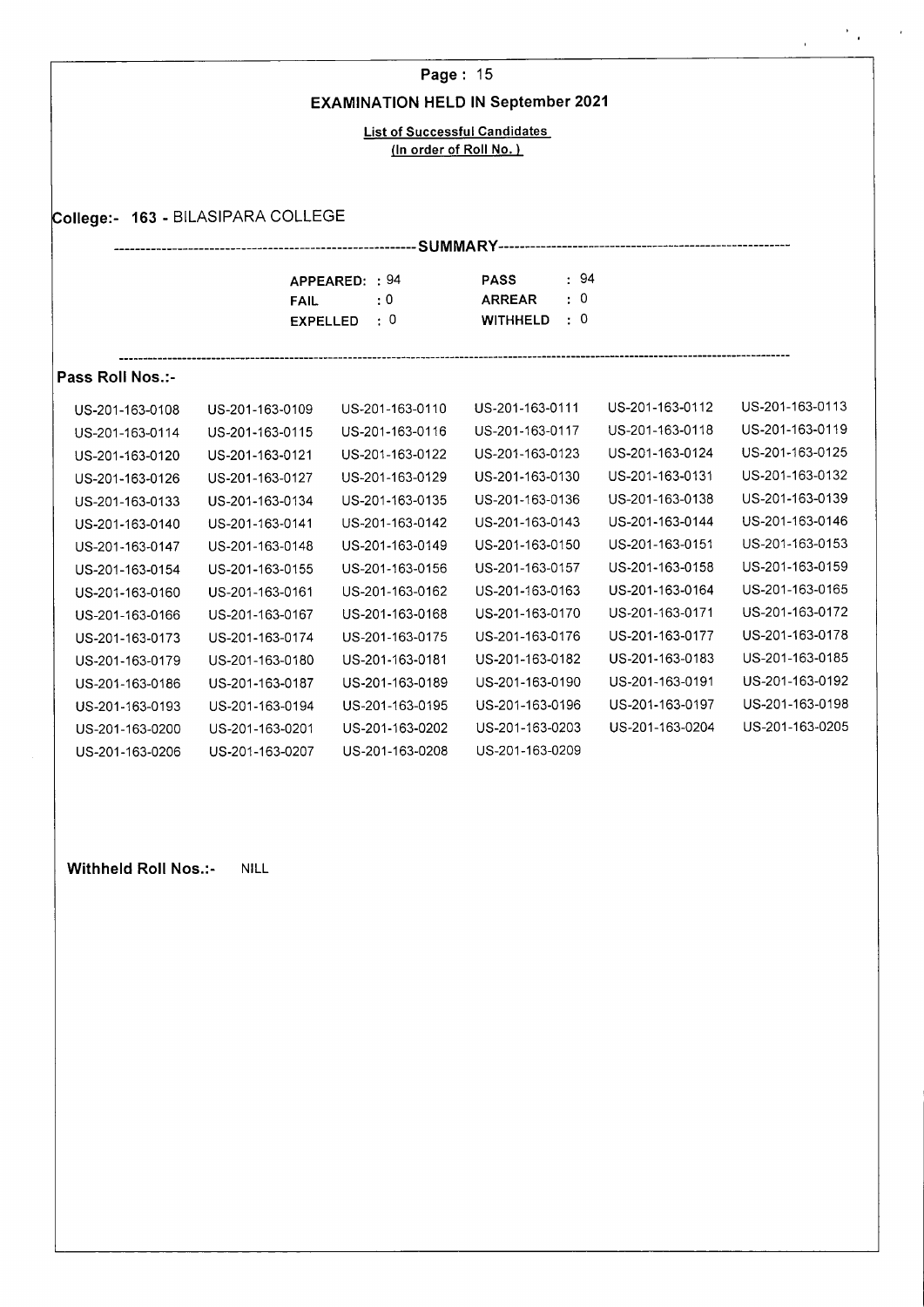# **EXAMINATION HELD IN September 2021**

**List of Successful Candidates (In order of Roll No.)** 

# **College:- 168** - HATSINGIMARI COLLEGE

| APPEARED: : 196<br>FAIL : 0<br>EXPELLED : 0 |  | <b>PASS</b> : 196<br>ARREAR : 0<br>WITHHELD : 0 |  |  |  |
|---------------------------------------------|--|-------------------------------------------------|--|--|--|
|                                             |  |                                                 |  |  |  |

#### **Pass Roll Nos.:**-

 $\ddot{\phantom{1}}$ 

 $\bar{\phantom{a}}$  $\mathbf{v}$ 

 $\ddot{\phantom{a}}$ 

| US-201-168-0001 | US-201-168-0002 | US-201-168-0003 | US-201-168-0004 | US-201-168-0006 | US-201-168-0007 |
|-----------------|-----------------|-----------------|-----------------|-----------------|-----------------|
| US-201-168-0008 | US-201-168-0009 | US-201-168-0010 | US-201-168-0011 | US-201-168-0012 | US-201-168-0013 |
| US-201-168-0014 | US-201-168-0015 | US-201-168-0016 | US-201-168-0017 | US-201-168-0018 | US-201-168-0019 |
| US-201-168-0020 | US-201-168-0021 | US-201-168-0022 | US-201-168-0023 | US-201-168-0024 | US-201-168-0025 |
| US-201-168-0026 | US-201-168-0027 | US-201-168-0028 | US-201-168-0029 | US-201-168-0030 | US-201-168-0031 |
| US-201-168-0032 | US-201-168-0033 | US-201-168-0034 | US-201-168-0035 | US-201-168-0036 | US-201-168-0037 |
| US-201-168-0038 | US-201-168-0039 | US-201-168-0040 | US-201-168-0041 | US-201-168-0042 | US-201-168-0043 |
| US-201-168-0044 | US-201-168-0045 | US-201-168-0046 | US-201-168-0047 | US-201-168-0048 | US-201-168-0049 |
| US-201-168-0050 | US-201-168-0051 | US-201-168-0052 | US-201-168-0053 | US-201-168-0054 | US-201-168-0055 |
| US-201-168-0056 | US-201-168-0057 | US-201-168-0058 | US-201-168-0059 | US-201-168-0060 | US-201-168-0061 |
| US-201-168-0062 | US-201-168-0063 | US-201-168-0064 | US-201-168-0065 | US-201-168-0067 | US-201-168-0068 |
| US-201-168-0069 | US-201-168-0070 | US-201-168-0071 | US-201-168-0072 | US-201-168-0073 | US-201-168-0074 |
| US-201-168-0075 | US-201-168-0076 | US-201-168-0077 | US-201-168-0078 | US-201-168-0079 | US-201-168-0080 |
| US-201-168-0081 | US-201-168-0082 | US-201-168-0083 | US-201-168-0084 | US-201-168-0085 | US-201-168-0086 |
| US-201-168-0087 | US-201-168-0088 | US-201-168-0089 | US-201-168-0090 | US-201-168-0091 | US-201-168-0092 |
| US-201-168-0093 | US-201-168-0094 | US-201-168-0095 | US-201-168-0096 | US-201-168-0097 | US-201-168-0098 |
| US-201-168-0099 | US-201-168-0100 | US-201-168-0101 | US-201-168-0102 | US-201-168-0103 | US-201-168-0104 |
| US-201-168-0105 | US-201-168-0106 | US-201-168-0107 | US-201-168-0108 | US-201-168-0109 | US-201-168-0110 |
| US-201-168-0111 | US-201-168-0112 | US-201-168-0113 | US-201-168-0114 | US-201-168-0115 | US-201-168-0116 |
| US-201-168-0117 | US-201-168-0118 | US-201-168-0119 | US-201-168-0120 | US-201-168-0121 | US-201-168-0122 |
| US-201-168-0123 | US-201-168-0124 | US-201-168-0125 | US-201-168-0126 | US-201-168-0127 | US-201-168-0128 |
| US-201-168-0129 | US-201-168-0130 | US-201-168-0131 | US-201-168-0132 | US-201-168-0133 | US-201-168-0134 |
| US-201-168-0135 | US-201-168-0136 | US-201-168-0137 | US-201-168-0138 | US-201-168-0139 | US-201-168-0140 |
| US-201-168-0141 | US-201-168-0142 | US-201-168-0143 | US-201-168-0144 | US-201-168-0145 | US-201-168-0146 |
| US-201-168-0147 | US-201-168-0148 | US-201-168-0149 | US-201-168-0150 | US-201-168-0151 | US-201-168-0152 |
| US-201-168-0153 | US-201-168-0154 | US-201-168-0155 | US-201-168-0156 | US-201-168-0157 | US-201-168-0158 |
| US-201-168-0159 | US-201-168-0160 | US-201-168-0161 | US-201-168-0162 | US-201-168-0163 | US-201-168-0164 |
| US-201-168-0165 | US-201-168-0166 | US-201-168-0167 | US-201-168-0168 | US-201-168-0169 | US-201-168-0170 |
| US-201-168-0171 | US-201-168-0172 | US-201-168-0173 | US-201-168-0175 | US-201-168-0176 | US-201-168-0177 |
| US-201-168-0178 | US-201-168-0179 | US-201-168-0180 | US-201-168-0181 | US-201-168-0182 | US-201-168-0183 |
| US-201-168-0184 | US-201-168-0185 | US-201-168-0186 | US-201-168-0187 | US-201-168-0188 | US-201-168-0189 |
| US-201-168-0190 | US-201-168-0191 | US-201-168-0192 | US-201-168-0193 | US-201-168-0194 | US-201-168-0195 |
| US-201-168-0196 | US-201-168-0197 | US-201-168-0198 | US-201-168-0199 |                 |                 |
|                 |                 |                 |                 |                 |                 |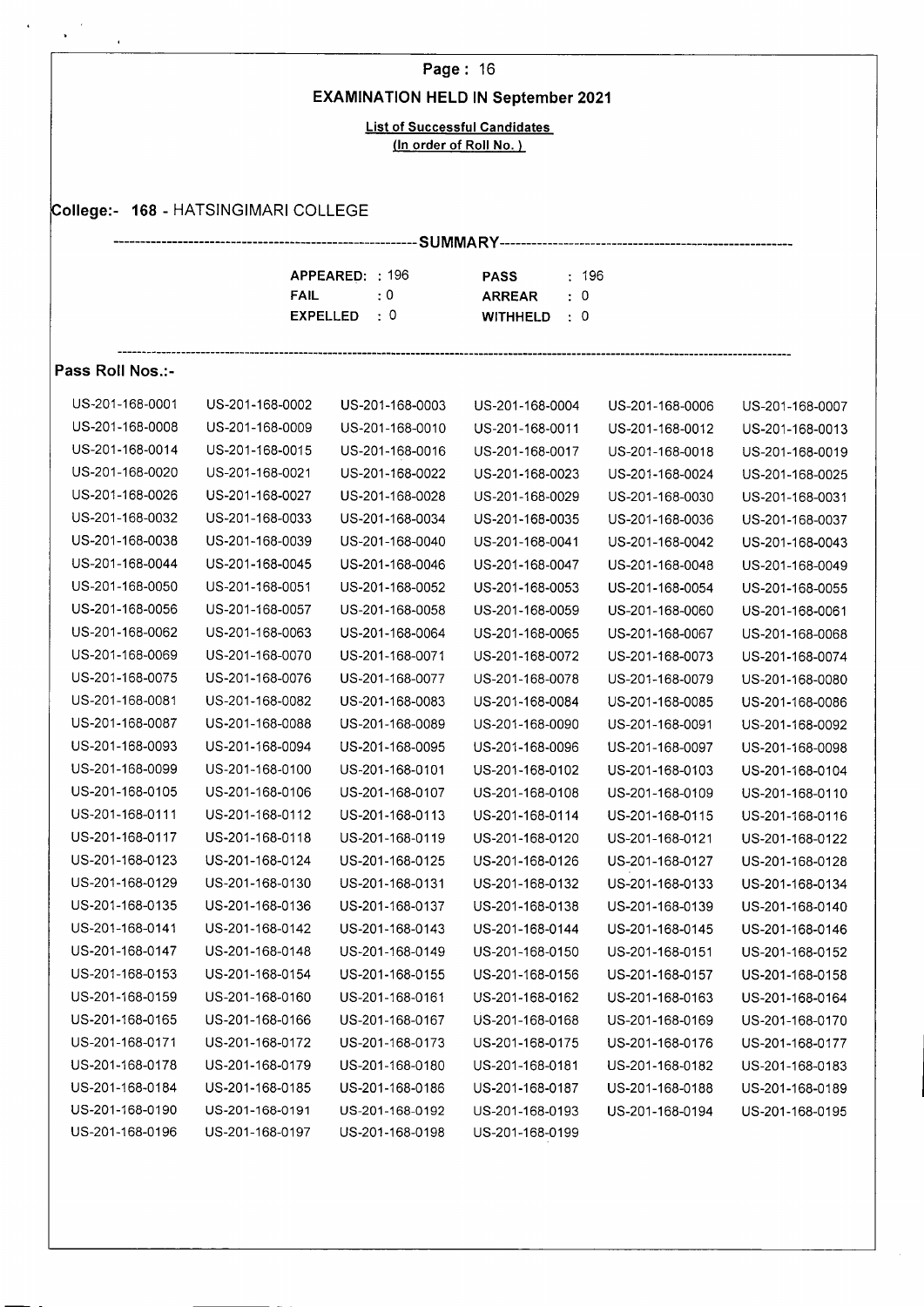| <b>NILL</b><br>College:- 169 - MANKACHAR COLLEGE<br><b>FAIL</b><br>US-201-169-0002<br>US-201-169-0008 | <b>List of Successful Candidates</b><br>(In order of Roll No.)<br>APPEARED: : 24<br>$\cdot$ 0<br>$\cdot$ 0<br><b>EXPELLED</b> | <b>EXAMINATION HELD IN September 2021</b><br>: 24<br><b>PASS</b><br>: 0<br><b>ARREAR</b><br>$\cdot$ 0<br><b>WITHHELD</b> |                           |                 |
|-------------------------------------------------------------------------------------------------------|-------------------------------------------------------------------------------------------------------------------------------|--------------------------------------------------------------------------------------------------------------------------|---------------------------|-----------------|
|                                                                                                       |                                                                                                                               |                                                                                                                          |                           |                 |
|                                                                                                       |                                                                                                                               |                                                                                                                          |                           |                 |
|                                                                                                       |                                                                                                                               |                                                                                                                          |                           |                 |
|                                                                                                       |                                                                                                                               |                                                                                                                          |                           |                 |
|                                                                                                       |                                                                                                                               |                                                                                                                          |                           |                 |
|                                                                                                       |                                                                                                                               |                                                                                                                          |                           |                 |
|                                                                                                       |                                                                                                                               |                                                                                                                          |                           |                 |
|                                                                                                       |                                                                                                                               |                                                                                                                          |                           |                 |
|                                                                                                       |                                                                                                                               |                                                                                                                          |                           |                 |
|                                                                                                       |                                                                                                                               |                                                                                                                          |                           |                 |
|                                                                                                       |                                                                                                                               |                                                                                                                          |                           |                 |
|                                                                                                       |                                                                                                                               |                                                                                                                          |                           |                 |
|                                                                                                       | US-201-169-0003                                                                                                               | US-201-169-0004                                                                                                          | US-201-169-0005           | US-201-169-0006 |
|                                                                                                       | US-201-169-0009                                                                                                               | US-201-169-0010                                                                                                          | US-201-169-0011           | US-201-169-0012 |
| US-201-169-0014                                                                                       | US-201-169-0015                                                                                                               | US-201-169-0016                                                                                                          | US-201-169-0017           | US-201-169-0018 |
| US-201-169-0020                                                                                       | US-201-169-0022                                                                                                               | US-201-169-0023                                                                                                          | US-201-169-0024           | US-201-169-0025 |
|                                                                                                       |                                                                                                                               |                                                                                                                          |                           |                 |
|                                                                                                       |                                                                                                                               |                                                                                                                          |                           |                 |
|                                                                                                       |                                                                                                                               | <b>PASS</b>                                                                                                              |                           |                 |
| <b>FAIL</b>                                                                                           | : 0                                                                                                                           | ARREAR                                                                                                                   |                           |                 |
|                                                                                                       |                                                                                                                               |                                                                                                                          |                           |                 |
|                                                                                                       |                                                                                                                               |                                                                                                                          |                           |                 |
| US-201-191-0024                                                                                       | US-201-191-0025                                                                                                               | US-201-191-0026                                                                                                          | US-201-191-0027           | US-201-191-0028 |
| US-201-191-0030                                                                                       | US-201-191-0031                                                                                                               | US-201-191-0032                                                                                                          | US-201-191-0033           | US-201-191-0034 |
| US-201-191-0036                                                                                       | US-201-191-0037                                                                                                               | US-201-191-0038                                                                                                          | US-201-191-0039           | US-201-191-0040 |
| US-201-191-0042                                                                                       | US-201-191-0043                                                                                                               | US-201-191-0044                                                                                                          | US-201-191-0045           | US-201-191-0046 |
| US-201-191-0048                                                                                       | US-201-191-0049                                                                                                               | US-201-191-0050                                                                                                          | US-201-191-0051           | US-201-191-0052 |
| US-201-191-0054                                                                                       | US-201-191-0055                                                                                                               | US-201-191-0056                                                                                                          | US-201-191-0057           |                 |
|                                                                                                       |                                                                                                                               |                                                                                                                          |                           |                 |
|                                                                                                       |                                                                                                                               |                                                                                                                          |                           |                 |
|                                                                                                       |                                                                                                                               |                                                                                                                          |                           |                 |
|                                                                                                       | <b>NILL</b>                                                                                                                   | College:- 191 - BARBHAG COLLEGE<br>APPEARED: : 35<br>$\cdot$ : 0<br><b>EXPELLED</b>                                      | $\cdot$ 0<br>WITHHELD : 0 | :35             |

 $\sim 20$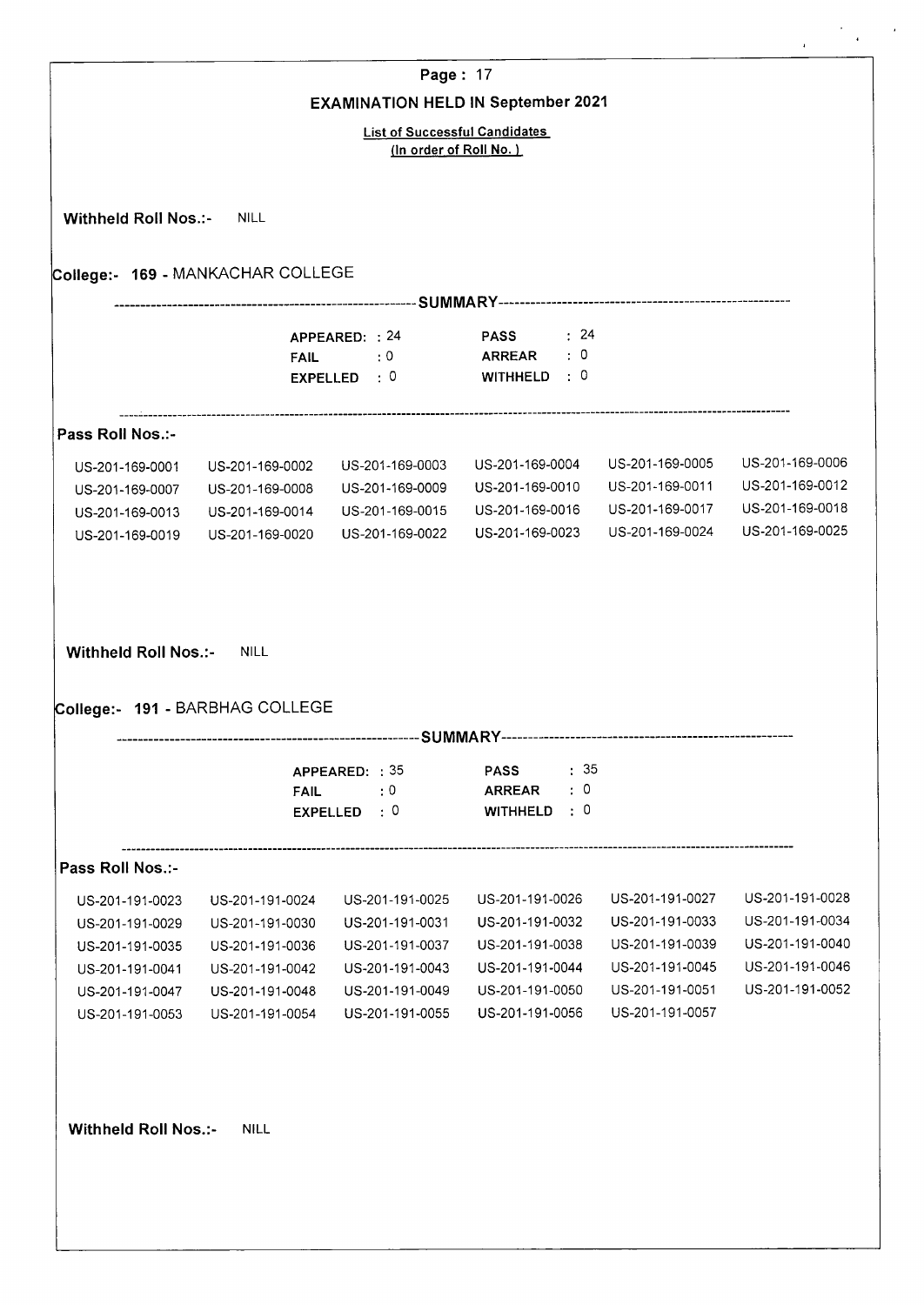# **EXAMINATION HELD IN September 2021**

**List of Successful Candidates (In order of Roll No.)** 

**College:- 194** - NALBARI COLLEGE

 $\mathbf{A}^{(1)}$  .

 $\frac{1}{2}$  ,  $\frac{1}{2}$ 

 $\sim$   $\alpha$ 

|                  | <b>FAIL</b><br><b>EXPELLED</b> | APPEARED: : 78<br>: 0<br>$\cdot$ 0 | : 78<br><b>PASS</b><br>: 0<br><b>ARREAR</b><br><b>WITHHELD</b><br>$\mathbf{.} \ \mathbf{0}$ |                 |                 |
|------------------|--------------------------------|------------------------------------|---------------------------------------------------------------------------------------------|-----------------|-----------------|
| Pass Roll Nos.:- |                                |                                    |                                                                                             |                 |                 |
| US-201-194-0146  | US-201-194-0147                | US-201-194-0148                    | US-201-194-0149                                                                             | US-201-194-0150 | US-201-194-0151 |
| US-201-194-0152  | US-201-194-0153                | US-201-194-0154                    | US-201-194-0155                                                                             | US-201-194-0156 | US-201-194-0158 |
| US-201-194-0159  | US-201-194-0160                | US-201-194-0161                    | US-201-194-0162                                                                             | US-201-194-0163 | US-201-194-0164 |
| US-201-194-0165  | US-201-194-0166                | US-201-194-0167                    | US-201-194-0168                                                                             | US-201-194-0169 | US-201-194-0170 |
| US-201-194-0171  | US-201-194-0172                | US-201-194-0173                    | US-201-194-0174                                                                             | US-201-194-0175 | US-201-194-0176 |
| US-201-194-0177  | US-201-194-0178                | US-201-194-0179                    | US-201-194-0180                                                                             | US-201-194-0181 | US-201-194-0183 |
| US-201-194-0185  | US-201-194-0186                | US-201-194-0187                    | US-201-194-0188                                                                             | US-201-194-0189 | US-201-194-0191 |
| US-201-194-0192  | US-201-194-0193                | US-201-194-0195                    | US-201-194-0196                                                                             | US-201-194-0197 | US-201-194-0198 |
| US-201-194-0199  | US-201-194-0200                | US-201-194-0201                    | US-201-194-0202                                                                             | US-201-194-0203 | US-201-194-0204 |
| US-201-194-0205  | US-201-194-0206                | US-201-194-0207                    | US-201-194-0208                                                                             | US-201-194-0209 | US-201-194-0210 |
| US-201-194-0212  | US-201-194-0213                | US-201-194-0214                    | US-201-194-0215                                                                             | US-201-194-0216 | US-201-194-0219 |
| US-201-194-0220  | US-201-194-0222                | US-201-194-0223                    | US-201-194-0224                                                                             | US-201-194-0225 | US-201-194-0226 |
| US-201-194-0227  | US-201-194-0228                | US-201-194-0229                    | US-201-194-0230                                                                             | US-201-194-0231 | US-201-194-0232 |

 $\bar{z}$ 

**Withheld Roll Nos.:- NILL** 

 $\hat{\mathcal{A}}$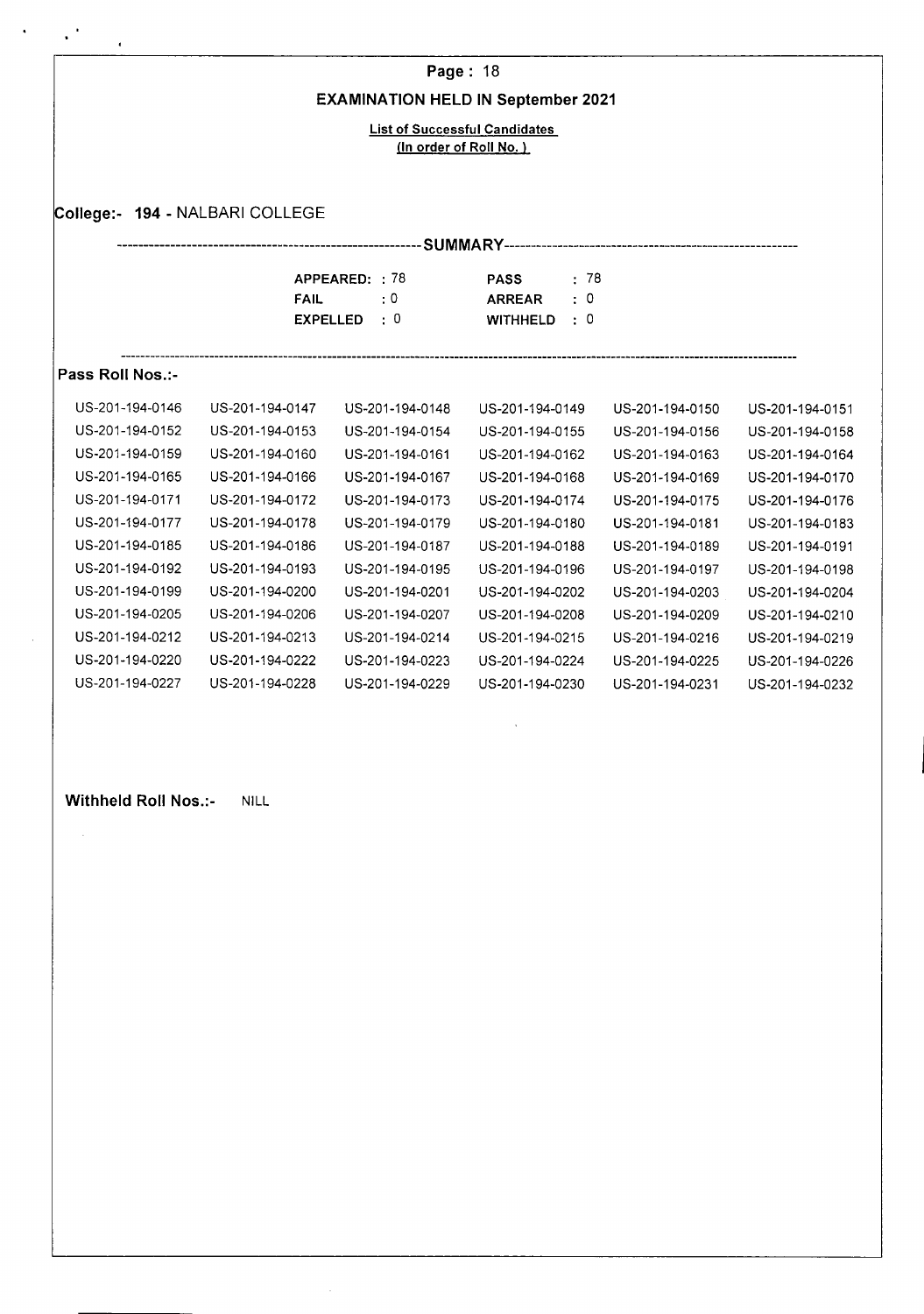$\mathcal{C}_{\mathbf{r}}$ 

 $\mathbf{r}$ 

# **EXAMINATION HELD IN September 2021**

**List of Successful Candidates (In order of Roll No.)** 

**College:- 195** - TIHU COLLEGE

|                  | <b>FAIL</b><br><b>EXPELLED</b> | APPEARED: : 71<br>: 0<br>: 0 | : 71<br><b>PASS</b><br>: 0<br><b>ARREAR</b><br>$\cdot$ 0<br><b>WITHHELD</b> |                 |                 |
|------------------|--------------------------------|------------------------------|-----------------------------------------------------------------------------|-----------------|-----------------|
| Pass Roll Nos.:- |                                |                              |                                                                             |                 |                 |
| US-201-195-0109  | US-201-195-0110                | US-201-195-0111              | US-201-195-0112                                                             | US-201-195-0113 | US-201-195-0114 |
| US-201-195-0115  | US-201-195-0116                | US-201-195-0117              | US-201-195-0118                                                             | US-201-195-0119 | US-201-195-0120 |
| US-201-195-0121  | US-201-195-0122                | US-201-195-0123              | US-201-195-0124                                                             | US-201-195-0125 | US-201-195-0126 |
| US-201-195-0127  | US-201-195-0128                | US-201-195-0129              | US-201-195-0130                                                             | US-201-195-0131 | US-201-195-0132 |
| US-201-195-0133  | US-201-195-0134                | US-201-195-0135              | US-201-195-0136                                                             | US-201-195-0137 | US-201-195-0138 |
| US-201-195-0139  | US-201-195-0140                | US-201-195-0141              | US-201-195-0142                                                             | US-201-195-0143 | US-201-195-0144 |
| US-201-195-0145  | US-201-195-0146                | US-201-195-0147              | US-201-195-0149                                                             | US-201-195-0150 | US-201-195-0151 |
| US-201-195-0152  | US-201-195-0153                | US-201-195-0154              | US-201-195-0155                                                             | US-201-195-0156 | US-201-195-0157 |
| US-201-195-0158  | US-201-195-0160                | US-201-195-0161              | US-201-195-0162                                                             | US-201-195-0163 | US-201-195-0164 |
| US-201-195-0165  | US-201-195-0166                | US-201-195-0167              | US-201-195-0168                                                             | US-201-195-0169 | US-201-195-0170 |
| US-201-195-0172  | US-201-195-0173                | US-201-195-0174              | US-201-195-0176                                                             | US-201-195-0177 | US-201-195-0178 |
| US-201-195-0179  | US-201-195-0180                | US-201-195-0181              | US-201-195-0182                                                             | US-201-195-0183 |                 |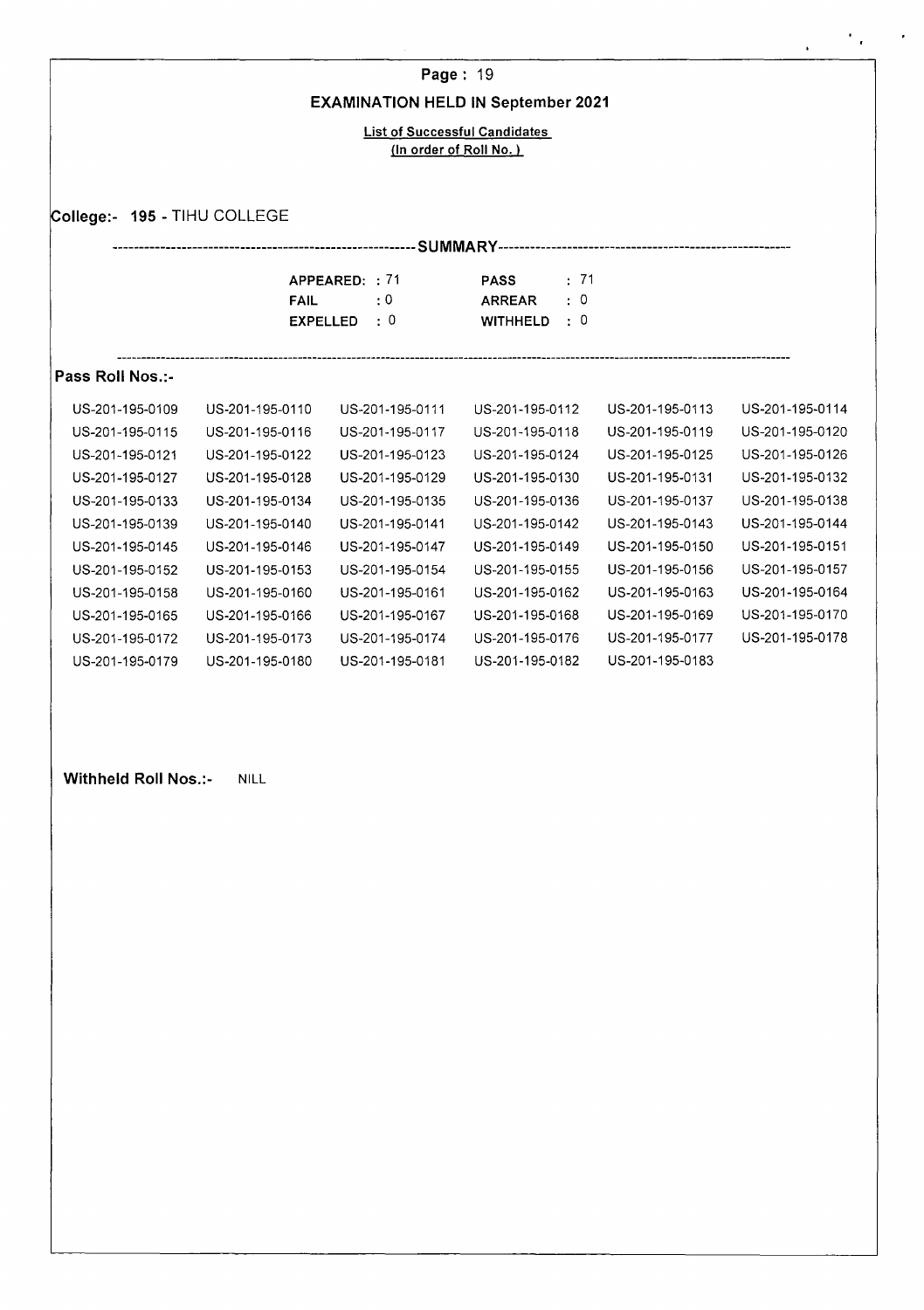# **EXAMINATION HELD IN September 2021**

**List of Successful Candidates (In order of Roll No.)** 

**College:- 196** - BARKHETRI COLLEGE

| APPEARED: : 30<br>FAIL : 0<br>EXPELLED : 0 | <b>PASS</b> : 30<br>ARREAR : 0<br>WITHHELD $: 0$ |  |
|--------------------------------------------|--------------------------------------------------|--|
|                                            |                                                  |  |

# **Pass Roll Nos.:**-

 $\epsilon$ 

 $\ddot{\phantom{1}}$ 

| US-201-196-0050 | US-201-196-0051 | US-201-196-0052 | LIS-201-196-0053 | US-201-196-0054  | US-201-196-0055 |
|-----------------|-----------------|-----------------|------------------|------------------|-----------------|
| US-201-196-0056 | US-201-196-0057 | US-201-196-0058 | 11S-201-196-0059 | 11S-201-196-0060 | US-201-196-0061 |
| US-201-196-0062 | US-201-196-0063 | US-201-196-0064 | US-201-196-0065  | LIS-201-196-0066 | US-201-196-0067 |
| US-201-196-0068 | US-201-196-0069 | US-201-196-0070 | US-201-196-0071  | US-201-196-0072  | US-201-196-0073 |
| US-201-196-0074 | US-201-196-0075 | US-201-196-0076 | US-201-196-0077  | LIS-201-196-0078 | US-201-196-0079 |
|                 |                 |                 |                  |                  |                 |

#### **Withheld Roll Nos.:- NILL**

# **College:- 222** - BISWANATH COLLEGE

|                         | APPEARED: 32 |  | <b>PASS</b> : 32 |  |  |  |
|-------------------------|--------------|--|------------------|--|--|--|
|                         | $FAIL \t 0$  |  | ARREAR : 0       |  |  |  |
|                         | EXPELLED : 0 |  | WITHHELD : 0     |  |  |  |
|                         |              |  |                  |  |  |  |
| <b>Pass Roll Nos.:-</b> |              |  |                  |  |  |  |

| US-201-222-0080 | US-201-222-0081 | US-201-222-0082 | US-201-222-0083 | US-201-222-0085 | US-201-222-0086 |
|-----------------|-----------------|-----------------|-----------------|-----------------|-----------------|
| US-201-222-0087 | US-201-222-0088 | US-201-222-0089 | US-201-222-0090 | US-201-222-0091 | US-201-222-0092 |
| US-201-222-0093 | US-201-222-0094 | US-201-222-0095 | US-201-222-0096 | US-201-222-0097 | US-201-222-0098 |
| US-201-222-0099 | US-201-222-0100 | US-201-222-0101 | US-201-222-0102 | US-201-222-0103 | US-201-222-0104 |
| US-201-222-0105 | US-201-222-0106 | US-201-222-0107 | US-201-222-0108 | US-201-222-0109 | US-201-222-0110 |
| US-201-222-0111 | US-201-222-0112 |                 |                 |                 |                 |

 $\sim$ 

**Withheld Roll Nos.:- NILL** 

 $\ddot{\phantom{a}}$ 

 $\overline{\phantom{a}}$  $\sim$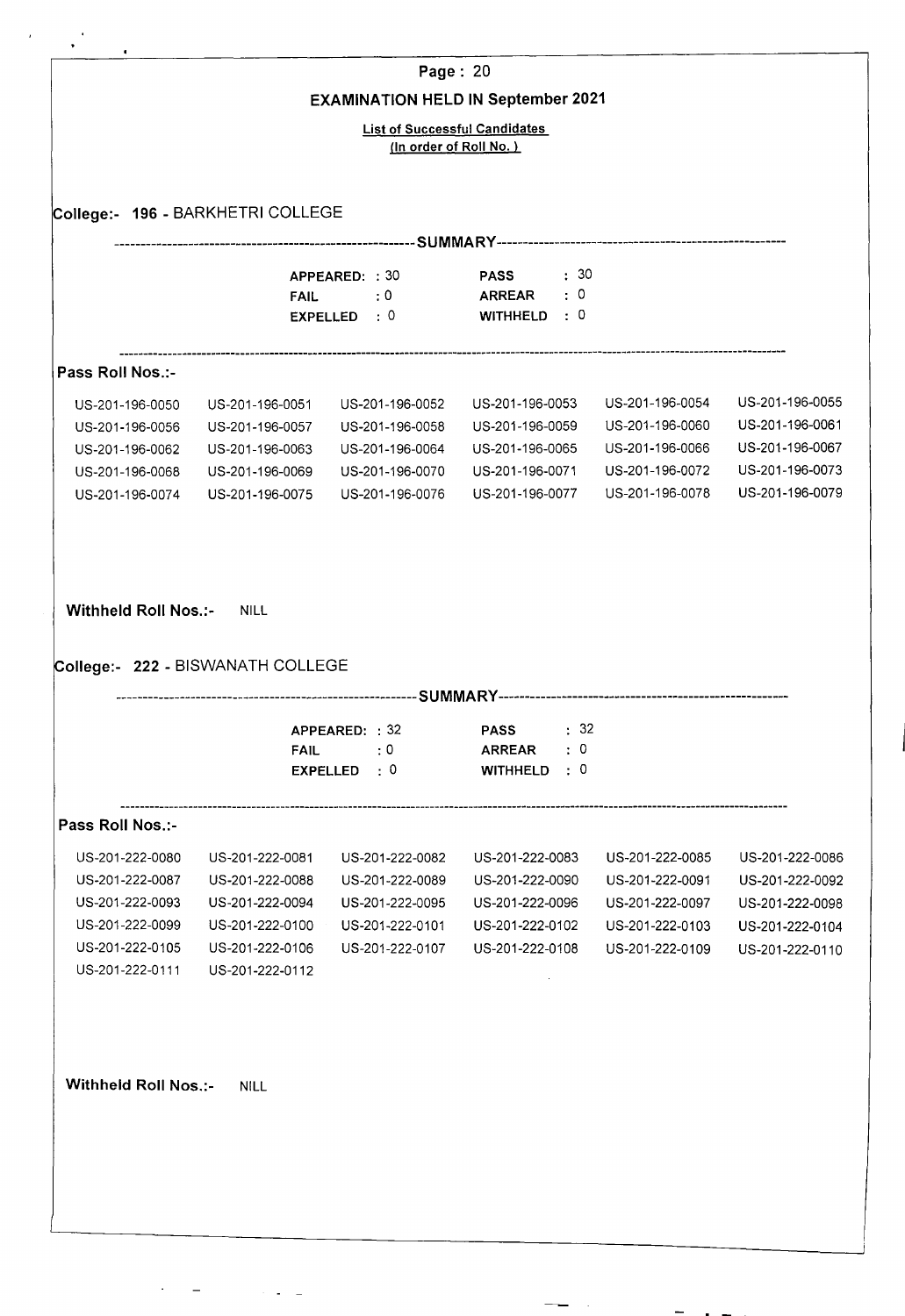|                                  |                 |                                                            | Page: 21                                                       |                 |                 |
|----------------------------------|-----------------|------------------------------------------------------------|----------------------------------------------------------------|-----------------|-----------------|
|                                  |                 |                                                            | <b>EXAMINATION HELD IN September 2021</b>                      |                 |                 |
|                                  |                 |                                                            | <b>List of Successful Candidates</b><br>(In order of Roll No.) |                 |                 |
|                                  |                 |                                                            |                                                                |                 |                 |
| College:- 223 - CHAIDUAR COLLEGE |                 |                                                            |                                                                |                 |                 |
|                                  |                 |                                                            |                                                                |                 |                 |
|                                  |                 | APPEARED: : 22                                             | <b>PASS</b> : 22                                               |                 |                 |
|                                  | <b>FAIL</b>     | $\cdot \cdot \cdot$ . O<br>EXPELLED: 0                     | ARREAR : 0<br>WITHHELD : 0                                     |                 |                 |
| Pass Roll Nos.:-                 |                 |                                                            |                                                                |                 |                 |
| US-201-223-0079                  | US-201-223-0080 | US-201-223-0081                                            | US-201-223-0082                                                | US-201-223-0084 | US-201-223-0085 |
| US-201-223-0086                  | US-201-223-0087 | US-201-223-0088                                            | US-201-223-0089                                                | US-201-223-0090 | US-201-223-0091 |
| US-201-223-0092                  | US-201-223-0093 | US-201-223-0094                                            | US-201-223-0095                                                | US-201-223-0096 | US-201-223-0097 |
| US-201-223-0098                  | US-201-223-0099 | US-201-223-0100                                            | US-201-223-0101                                                |                 |                 |
|                                  |                 |                                                            |                                                                |                 |                 |
| College:- 228 - L.O.K.D.COLLEGE  |                 |                                                            |                                                                |                 |                 |
|                                  |                 | APPEARED: : 40<br><b>FAIL</b><br>$\cdot$ 0<br>EXPELLED : 0 | <b>PASS</b><br>: 40<br>ARREAR<br>$\cdot$ 0<br>WITHHELD : 0     |                 |                 |
| Pass Roll Nos.:-                 |                 |                                                            |                                                                |                 |                 |
| US-201-228-0076                  | US-201-228-0077 | US-201-228-0079                                            | US-201-228-0081                                                | US-201-228-0082 | US-201-228-0083 |
| US-201-228-0084                  | US-201-228-0085 | US-201-228-0086                                            | US-201-228-0087                                                | US-201-228-0088 | US-201-228-0089 |
| US-201-228-0090                  | US-201-228-0091 | US-201-228-0092                                            | US-201-228-0093                                                | US-201-228-0094 | US-201-228-0095 |
| US-201-228-0096                  | US-201-228-0097 | US-201-228-0098                                            | US-201-228-0099                                                | US-201-228-0100 | US-201-228-0101 |
| US-201-228-0102                  | US-201-228-0103 | US-201-228-0104                                            | US-201-228-0105                                                | US-201-228-0106 | US-201-228-0107 |
| US-201-228-0108                  | US-201-228-0109 | US-201-228-0111                                            | US-201-228-0112                                                | US-201-228-0113 | US-201-228-0114 |
| US-201-228-0115                  | US-201-228-0116 | US-201-228-0117                                            | US-201-228-0120                                                |                 |                 |
|                                  |                 |                                                            |                                                                |                 |                 |
|                                  |                 |                                                            |                                                                |                 |                 |
|                                  |                 |                                                            |                                                                |                 |                 |
|                                  | <b>NILL</b>     |                                                            |                                                                |                 |                 |
| <b>Withheld Roll Nos.:-</b>      |                 |                                                            |                                                                |                 |                 |
|                                  |                 |                                                            |                                                                |                 |                 |
|                                  |                 |                                                            |                                                                |                 |                 |
|                                  |                 |                                                            |                                                                |                 |                 |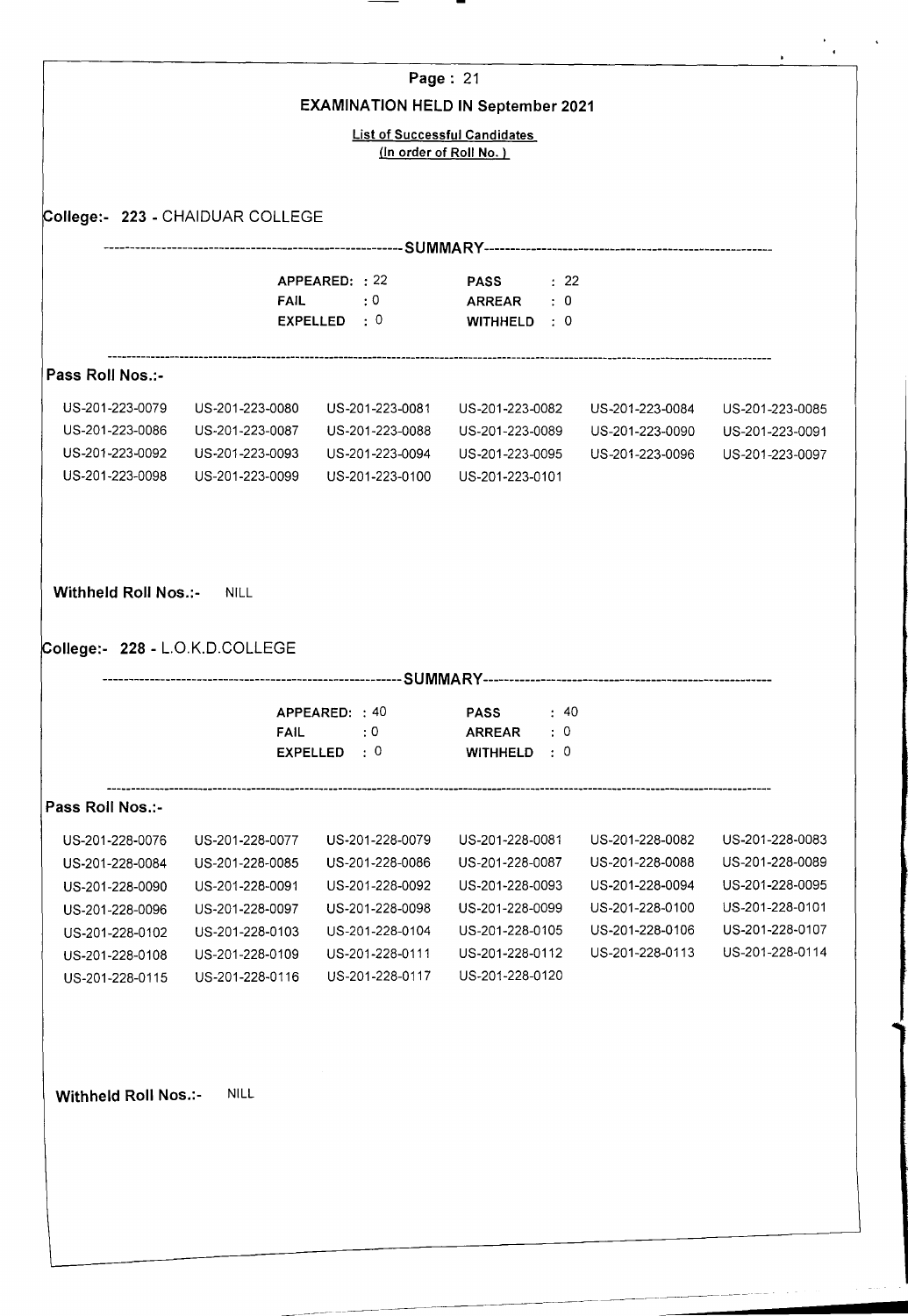|                                                                |                 | Page: 22        |                                           |                 |                                                                                                                                                      |  |  |  |
|----------------------------------------------------------------|-----------------|-----------------|-------------------------------------------|-----------------|------------------------------------------------------------------------------------------------------------------------------------------------------|--|--|--|
|                                                                |                 |                 | <b>EXAMINATION HELD IN September 2021</b> |                 |                                                                                                                                                      |  |  |  |
| <b>List of Successful Candidates</b><br>(In order of Roll No.) |                 |                 |                                           |                 |                                                                                                                                                      |  |  |  |
| College:- 230 - T.H.B. COLLEGE                                 |                 |                 |                                           |                 |                                                                                                                                                      |  |  |  |
|                                                                |                 |                 |                                           |                 |                                                                                                                                                      |  |  |  |
| PASS : 3<br>APPEARED: : 3                                      |                 |                 |                                           |                 |                                                                                                                                                      |  |  |  |
|                                                                |                 | FAIL : 0        | ARREAR : 0                                |                 |                                                                                                                                                      |  |  |  |
|                                                                |                 | EXPELLED : 0    | <b>WITHHELD</b> : 0                       |                 |                                                                                                                                                      |  |  |  |
| Pass Roll Nos.:-                                               |                 |                 |                                           |                 |                                                                                                                                                      |  |  |  |
|                                                                |                 |                 |                                           |                 |                                                                                                                                                      |  |  |  |
|                                                                |                 |                 |                                           |                 |                                                                                                                                                      |  |  |  |
|                                                                |                 |                 |                                           |                 |                                                                                                                                                      |  |  |  |
|                                                                |                 |                 |                                           |                 |                                                                                                                                                      |  |  |  |
|                                                                |                 |                 |                                           |                 |                                                                                                                                                      |  |  |  |
|                                                                |                 |                 |                                           |                 |                                                                                                                                                      |  |  |  |
|                                                                |                 |                 |                                           |                 |                                                                                                                                                      |  |  |  |
| Withheld Roll Nos.:- NILL                                      |                 |                 |                                           |                 |                                                                                                                                                      |  |  |  |
|                                                                |                 |                 |                                           |                 |                                                                                                                                                      |  |  |  |
|                                                                |                 |                 |                                           |                 |                                                                                                                                                      |  |  |  |
| College:- 250 - MANGALDAI COLLEGE                              |                 |                 |                                           |                 |                                                                                                                                                      |  |  |  |
|                                                                |                 |                 |                                           |                 |                                                                                                                                                      |  |  |  |
|                                                                |                 | APPEARED: : 67  | <b>PASS</b> : 67                          |                 |                                                                                                                                                      |  |  |  |
|                                                                |                 | FAIL : 0        | ARREAR : 0                                |                 |                                                                                                                                                      |  |  |  |
|                                                                |                 | EXPELLED : $0$  | WITHHELD : 0                              |                 |                                                                                                                                                      |  |  |  |
| Pass Roll Nos.:-                                               |                 |                 |                                           |                 |                                                                                                                                                      |  |  |  |
| US-201-250-0107                                                | US-201-250-0108 | US-201-250-0109 | US-201-250-0110                           | US-201-250-0111 |                                                                                                                                                      |  |  |  |
| US-201-250-0113                                                | US-201-250-0114 | US-201-250-0115 | US-201-250-0116                           | US-201-250-0117 |                                                                                                                                                      |  |  |  |
| US-201-250-0119                                                | US-201-250-0120 | US-201-250-0121 | US-201-250-0122                           | US-201-250-0123 |                                                                                                                                                      |  |  |  |
| US-201-250-0125                                                | US-201-250-0126 | US-201-250-0127 | US-201-250-0128                           | US-201-250-0130 |                                                                                                                                                      |  |  |  |
| US-201-250-0132                                                | US-201-250-0133 | US-201-250-0134 | US-201-250-0135                           | US-201-250-0136 |                                                                                                                                                      |  |  |  |
| US-201-250-0138                                                | US-201-250-0139 | US-201-250-0140 | US-201-250-0141                           | US-201-250-0142 |                                                                                                                                                      |  |  |  |
| US-201-250-0144                                                | US-201-250-0145 | US-201-250-0146 | US-201-250-0147                           | US-201-250-0148 |                                                                                                                                                      |  |  |  |
| US-201-250-0150                                                | US-201-250-0151 | US-201-250-0152 | US-201-250-0153                           | US-201-250-0154 |                                                                                                                                                      |  |  |  |
| US-201-250-0157                                                | US-201-250-0158 | US-201-250-0159 | US-201-250-0160                           | US-201-250-0161 | US-201-250-0112<br>US-201-250-0118<br>US-201-250-0124<br>US-201-250-0131<br>US-201-250-0137<br>US-201-250-0143<br>US-201-250-0149<br>US-201-250-0155 |  |  |  |
| US-201-250-0163                                                | US-201-250-0164 | US-201-250-0165 | US-201-250-0166                           | US-201-250-0167 |                                                                                                                                                      |  |  |  |
| US-201-250-0169                                                | US-201-250-0170 | US-201-250-0171 | US-201-250-0172                           | US-201-250-0173 | US-201-250-0162<br>US-201-250-0168<br>US-201-250-0174                                                                                                |  |  |  |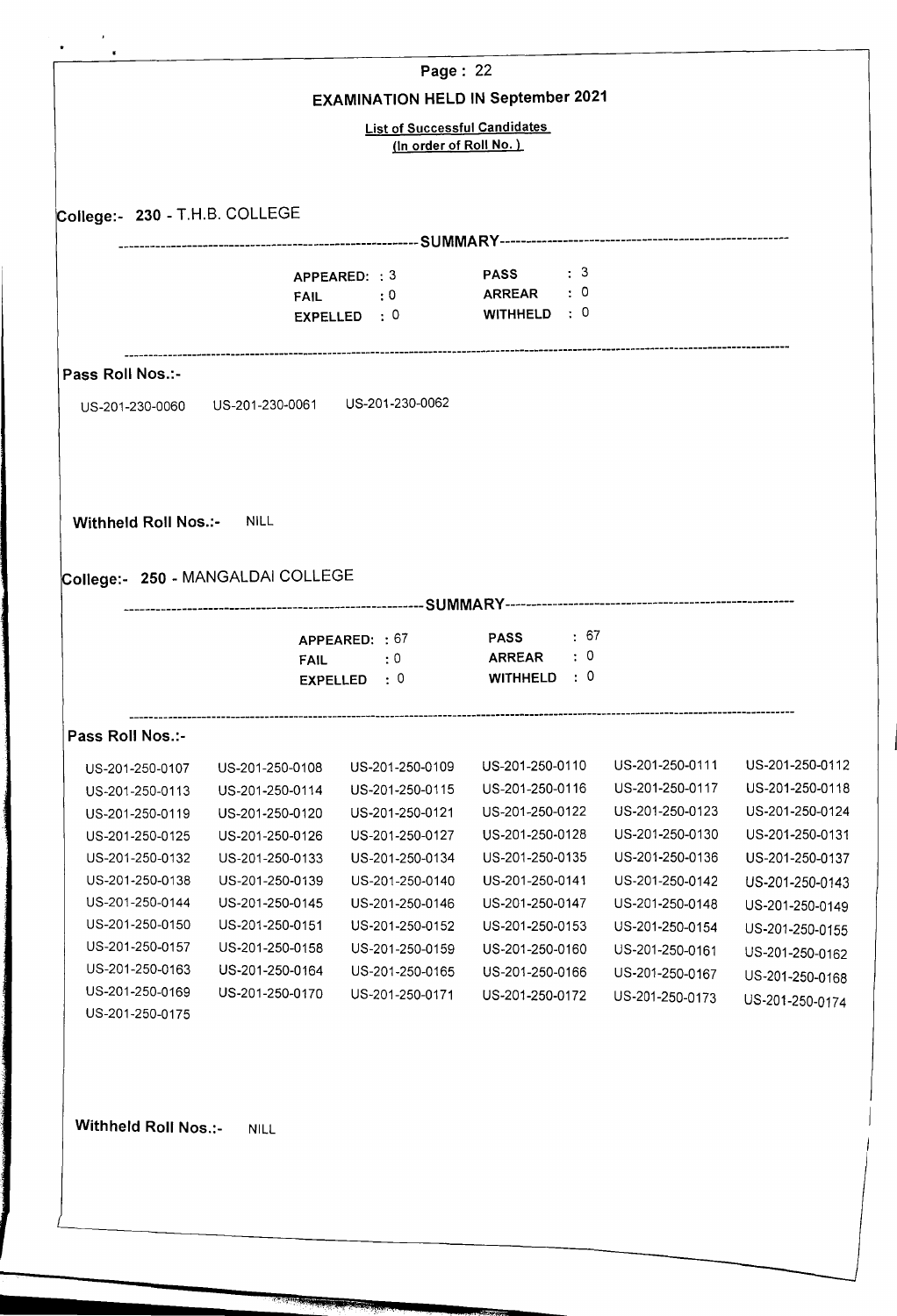|                  |                                                                                               | Page: 23        |                                           |                 |                 |
|------------------|-----------------------------------------------------------------------------------------------|-----------------|-------------------------------------------|-----------------|-----------------|
|                  |                                                                                               |                 | <b>EXAMINATION HELD IN September 2021</b> |                 |                 |
|                  |                                                                                               |                 |                                           |                 |                 |
|                  |                                                                                               |                 |                                           |                 |                 |
|                  |                                                                                               |                 |                                           |                 |                 |
|                  | List of Successful Candidates<br>(In order of Roll No.)<br>College:- 268 - ABHAYAPURI COLLEGE |                 |                                           |                 |                 |
|                  |                                                                                               |                 |                                           |                 |                 |
|                  |                                                                                               |                 |                                           |                 |                 |
|                  |                                                                                               | APPEARED: : 44  | : 44<br><b>PASS</b>                       |                 |                 |
|                  | <b>FAIL</b>                                                                                   | : 0             | : 0<br><b>ARREAR</b>                      |                 |                 |
|                  | <b>EXPELLED</b>                                                                               | : 0             | $\cdot$ 0<br><b>WITHHELD</b>              |                 |                 |
|                  |                                                                                               |                 |                                           |                 |                 |
| Pass Roll Nos.:- |                                                                                               |                 |                                           |                 |                 |
| US-201-268-0076  | US-201-268-0077                                                                               | US-201-268-0078 | US-201-268-0079                           | US-201-268-0080 | US-201-268-0081 |
| US-201-268-0082  | US-201-268-0083                                                                               | US-201-268-0084 | US-201-268-0085                           | US-201-268-0086 | US-201-268-0087 |
| US-201-268-0088  | US-201-268-0090                                                                               | US-201-268-0091 | US-201-268-0092                           | US-201-268-0093 | US-201-268-0094 |
| US-201-268-0095  | US-201-268-0096                                                                               | US-201-268-0097 | US-201-268-0098                           | US-201-268-0099 | US-201-268-0100 |
| US-201-268-0101  | US-201-268-0102                                                                               | US-201-268-0103 | US-201-268-0104                           | US-201-268-0105 | US-201-268-0106 |
| US-201-268-0107  | US-201-268-0108                                                                               | US-201-268-0109 | US-201-268-0110                           | US-201-268-0111 | US-201-268-0112 |
| US-201-268-0113  | US-201-268-0115                                                                               | US-201-268-0116 | US-201-268-0117                           | US-201-268-0118 | US-201-268-0119 |
| US-201-268-0120  | US-201-268-0121                                                                               |                 |                                           |                 |                 |

**CONSTRUCTION** 

 $\rightarrow$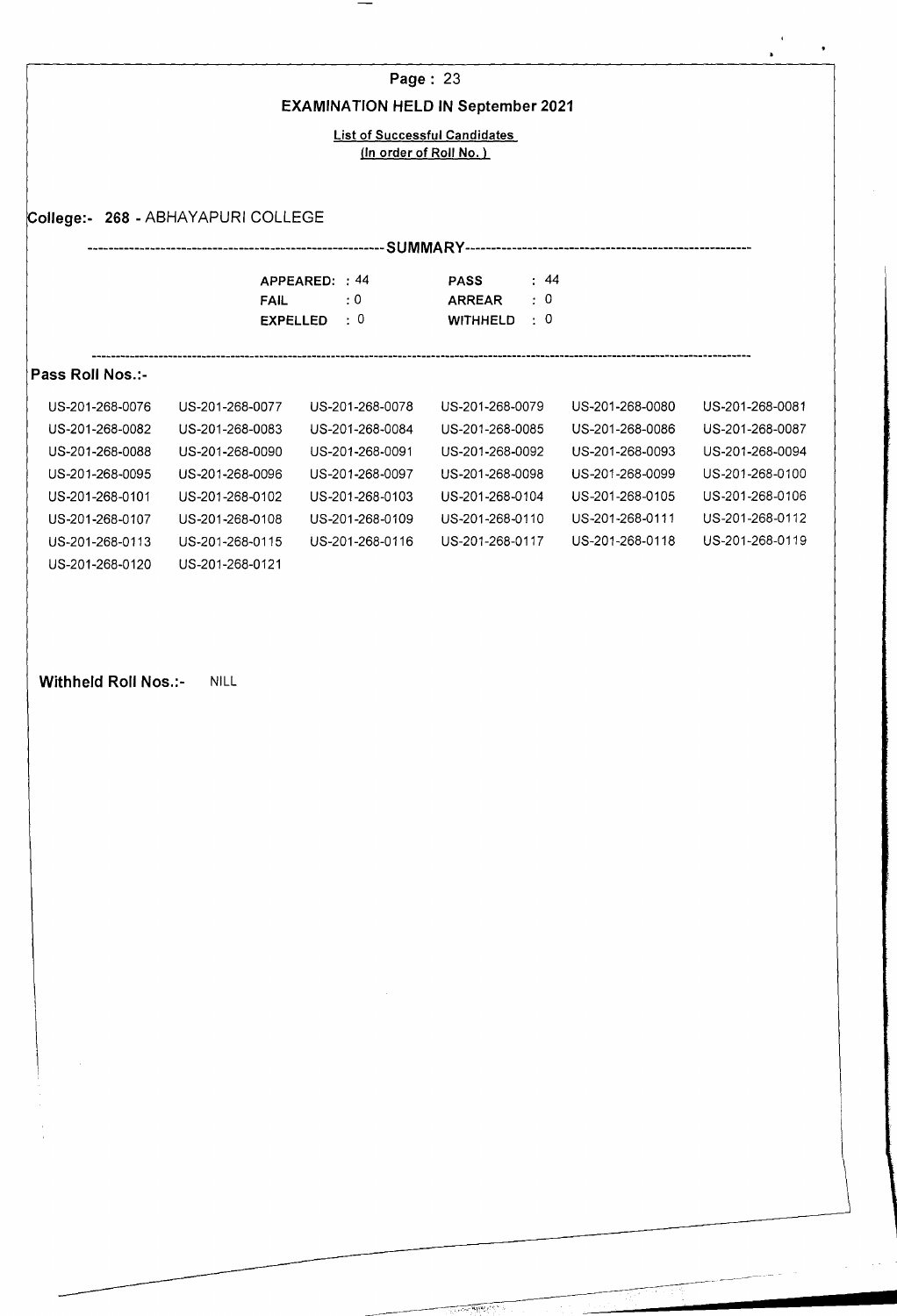|                                                              |                 | Page: 24                                                       |                                                                                   |                 |                 |  |  |  |
|--------------------------------------------------------------|-----------------|----------------------------------------------------------------|-----------------------------------------------------------------------------------|-----------------|-----------------|--|--|--|
|                                                              |                 |                                                                | <b>EXAMINATION HELD IN September 2021</b>                                         |                 |                 |  |  |  |
|                                                              |                 | <b>List of Successful Candidates</b><br>(In order of Roll No.) |                                                                                   |                 |                 |  |  |  |
| College:- 270 - BIRJHORA MAHAVIDYALAYA                       |                 |                                                                |                                                                                   |                 |                 |  |  |  |
|                                                              |                 |                                                                |                                                                                   |                 |                 |  |  |  |
|                                                              |                 | APPEARED: : 50                                                 | - 50<br><b>PASS</b>                                                               |                 |                 |  |  |  |
|                                                              | <b>FAIL</b>     | $\mathbf{.0}$<br>EXPELLED : 0                                  | : 0<br>ARREAR<br>: 0<br><b>WITHHELD</b>                                           |                 |                 |  |  |  |
| Pass Roll Nos.:-                                             |                 |                                                                |                                                                                   |                 |                 |  |  |  |
| US-201-270-0100                                              | US-201-270-0101 | US-201-270-0103                                                | US-201-270-0104                                                                   | US-201-270-0105 | US-201-270-0107 |  |  |  |
| US-201-270-0108                                              | US-201-270-0109 | US-201-270-0110                                                | US-201-270-0111                                                                   | US-201-270-0112 | US-201-270-0113 |  |  |  |
| US-201-270-0114                                              | US-201-270-0115 | US-201-270-0116                                                | US-201-270-0118                                                                   | US-201-270-0119 | US-201-270-0120 |  |  |  |
| US-201-270-0121                                              | US-201-270-0122 | US-201-270-0123                                                | US-201-270-0124                                                                   | US-201-270-0125 | US-201-270-0126 |  |  |  |
| US-201-270-0127                                              | US-201-270-0128 | US-201-270-0129                                                | US-201-270-0130                                                                   | US-201-270-0131 | US-201-270-0133 |  |  |  |
| US-201-270-0134                                              | US-201-270-0135 | US-201-270-0136                                                | US-201-270-0137                                                                   | US-201-270-0138 | US-201-270-0139 |  |  |  |
| US-201-270-0140                                              | US-201-270-0141 | US-201-270-0142                                                | US-201-270-0143                                                                   | US-201-270-0144 | US-201-270-0145 |  |  |  |
| US-201-270-0146                                              | US-201-270-0147 | US-201-270-0148                                                | US-201-270-0149                                                                   | US-201-270-0150 | US-201-270-0151 |  |  |  |
| US-201-270-0152                                              | US-201-270-0154 |                                                                |                                                                                   |                 |                 |  |  |  |
| <b>Withheld Roll Nos.:-</b><br>College:- 293 - DHING COLLEGE | <b>NILL</b>     |                                                                |                                                                                   |                 |                 |  |  |  |
|                                                              |                 |                                                                |                                                                                   |                 |                 |  |  |  |
|                                                              | <b>FAIL</b>     | APPEARED: : 33<br>: 0<br>$EXPELLED$ : 0                        | <b>PASS</b><br>: 33<br><b>ARREAR</b><br>$\mathbf{.} \ \mathbf{0}$<br>WITHHELD : 0 |                 |                 |  |  |  |
| Pass Roll Nos.:-                                             |                 |                                                                |                                                                                   |                 |                 |  |  |  |
| US-201-293-0075                                              | US-201-293-0076 | US-201-293-0077                                                | US-201-293-0078                                                                   |                 |                 |  |  |  |
| US-201-293-0081                                              | US-201-293-0082 | US-201-293-0084                                                | US-201-293-0085                                                                   | US-201-293-0079 | US-201-293-0080 |  |  |  |
| US-201-293-0088                                              | US-201-293-0089 | US-201-293-0090                                                | US-201-293-0091                                                                   | US-201-293-0086 | US-201-293-0087 |  |  |  |
| US-201-293-0097                                              | US-201-293-0098 | US-201-293-0100                                                | US-201-293-0101                                                                   | US-201-293-0093 | US-201-293-0096 |  |  |  |
| US-201-293-0104                                              | US-201-293-0105 | US-201-293-0106                                                | US-201-293-0107                                                                   | US-201-293-0102 | US-201-293-0103 |  |  |  |
| US-201-293-0110                                              | US-201-293-0111 | US-201-293-0112                                                |                                                                                   | US-201-293-0108 | US-201-293-0109 |  |  |  |
| Withheld Roll Nos.:-                                         | <b>NILL</b>     |                                                                |                                                                                   |                 |                 |  |  |  |

 $\sim$   $\sim$ 

 $\overline{a}$ 

÷,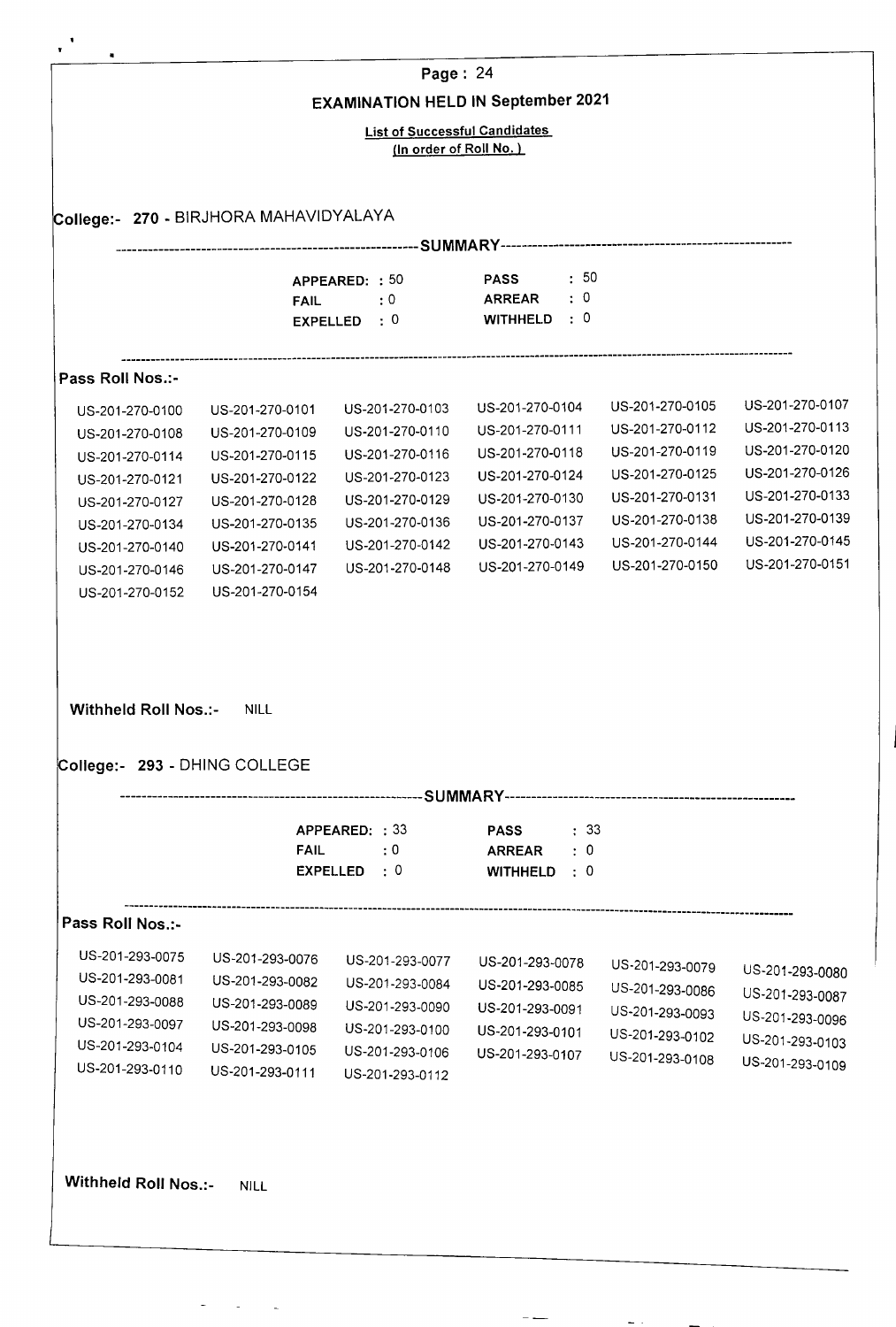|                                     |                         |                                                                                                                                                                                                                                                                                                                                                   | Page: 25                                                       |                                    |                                                       |  |  |  |  |
|-------------------------------------|-------------------------|---------------------------------------------------------------------------------------------------------------------------------------------------------------------------------------------------------------------------------------------------------------------------------------------------------------------------------------------------|----------------------------------------------------------------|------------------------------------|-------------------------------------------------------|--|--|--|--|
|                                     |                         |                                                                                                                                                                                                                                                                                                                                                   | <b>EXAMINATION HELD IN September 2021</b>                      |                                    |                                                       |  |  |  |  |
|                                     |                         |                                                                                                                                                                                                                                                                                                                                                   | <b>List of Successful Candidates</b><br>(In order of Roll No.) |                                    |                                                       |  |  |  |  |
| College:- 300 - KALIABOR COLLEGE    |                         |                                                                                                                                                                                                                                                                                                                                                   |                                                                |                                    |                                                       |  |  |  |  |
|                                     |                         |                                                                                                                                                                                                                                                                                                                                                   |                                                                |                                    |                                                       |  |  |  |  |
|                                     | APPEARED: 5<br>PASS : 5 |                                                                                                                                                                                                                                                                                                                                                   |                                                                |                                    |                                                       |  |  |  |  |
|                                     |                         | FAIL: 0<br>$EXPELLED$ : 0                                                                                                                                                                                                                                                                                                                         | ARREAR : 0<br>WITHHELD : 0                                     |                                    |                                                       |  |  |  |  |
| Pass Roll Nos.:-                    |                         |                                                                                                                                                                                                                                                                                                                                                   |                                                                |                                    |                                                       |  |  |  |  |
| US-201-300-0080                     |                         |                                                                                                                                                                                                                                                                                                                                                   |                                                                | US-201-300-0084                    |                                                       |  |  |  |  |
|                                     |                         |                                                                                                                                                                                                                                                                                                                                                   |                                                                |                                    |                                                       |  |  |  |  |
| Withheld Roll Nos.:- NILL           |                         |                                                                                                                                                                                                                                                                                                                                                   |                                                                |                                    |                                                       |  |  |  |  |
|                                     |                         |                                                                                                                                                                                                                                                                                                                                                   |                                                                |                                    |                                                       |  |  |  |  |
|                                     |                         |                                                                                                                                                                                                                                                                                                                                                   |                                                                |                                    |                                                       |  |  |  |  |
| College:- 304 - LUMDING COLLEGE     |                         |                                                                                                                                                                                                                                                                                                                                                   |                                                                |                                    |                                                       |  |  |  |  |
|                                     |                         |                                                                                                                                                                                                                                                                                                                                                   |                                                                |                                    |                                                       |  |  |  |  |
|                                     |                         | APPEARED: : 25                                                                                                                                                                                                                                                                                                                                    | <b>PASS</b> : 25                                               |                                    |                                                       |  |  |  |  |
|                                     | <b>FAIL</b>             | $\mathbf{C}$ $\mathbf{D}$ $\mathbf{D}$ $\mathbf{D}$ $\mathbf{D}$ $\mathbf{D}$ $\mathbf{D}$ $\mathbf{D}$ $\mathbf{D}$ $\mathbf{D}$ $\mathbf{D}$ $\mathbf{D}$ $\mathbf{D}$ $\mathbf{D}$ $\mathbf{D}$ $\mathbf{D}$ $\mathbf{D}$ $\mathbf{D}$ $\mathbf{D}$ $\mathbf{D}$ $\mathbf{D}$ $\mathbf{D}$ $\mathbf{D}$ $\mathbf{D}$ $\mathbf{$<br>EXPELED : 0 | <b>ARREAR</b><br>: 0<br>WITHHELD : 0                           |                                    |                                                       |  |  |  |  |
|                                     |                         |                                                                                                                                                                                                                                                                                                                                                   |                                                                |                                    |                                                       |  |  |  |  |
| US-201-304-0044                     | US-201-304-0045         | US-201-304-0046                                                                                                                                                                                                                                                                                                                                   | US-201-304-0047                                                | US-201-304-0048                    | US-201-304-0049                                       |  |  |  |  |
| US-201-304-0050                     | US-201-304-0051         | US-201-304-0052                                                                                                                                                                                                                                                                                                                                   | US-201-304-0053                                                | US-201-304-0054                    |                                                       |  |  |  |  |
| Pass Roll Nos.:-<br>US-201-304-0056 | US-201-304-0057         | US-201-304-0058                                                                                                                                                                                                                                                                                                                                   | US-201-304-0059<br>US-201-304-0065                             | US-201-304-0060<br>US-201-304-0066 |                                                       |  |  |  |  |
| US-201-304-0062                     | US-201-304-0063         | US-201-304-0064                                                                                                                                                                                                                                                                                                                                   |                                                                |                                    |                                                       |  |  |  |  |
| US-201-304-0068                     |                         |                                                                                                                                                                                                                                                                                                                                                   |                                                                |                                    |                                                       |  |  |  |  |
|                                     |                         |                                                                                                                                                                                                                                                                                                                                                   |                                                                |                                    |                                                       |  |  |  |  |
| Withheld Roll Nos.:-                | <b>NILL</b>             |                                                                                                                                                                                                                                                                                                                                                   |                                                                |                                    |                                                       |  |  |  |  |
|                                     |                         |                                                                                                                                                                                                                                                                                                                                                   |                                                                |                                    | US-201-304-0055<br>US-201-304-0061<br>US-201-304-0067 |  |  |  |  |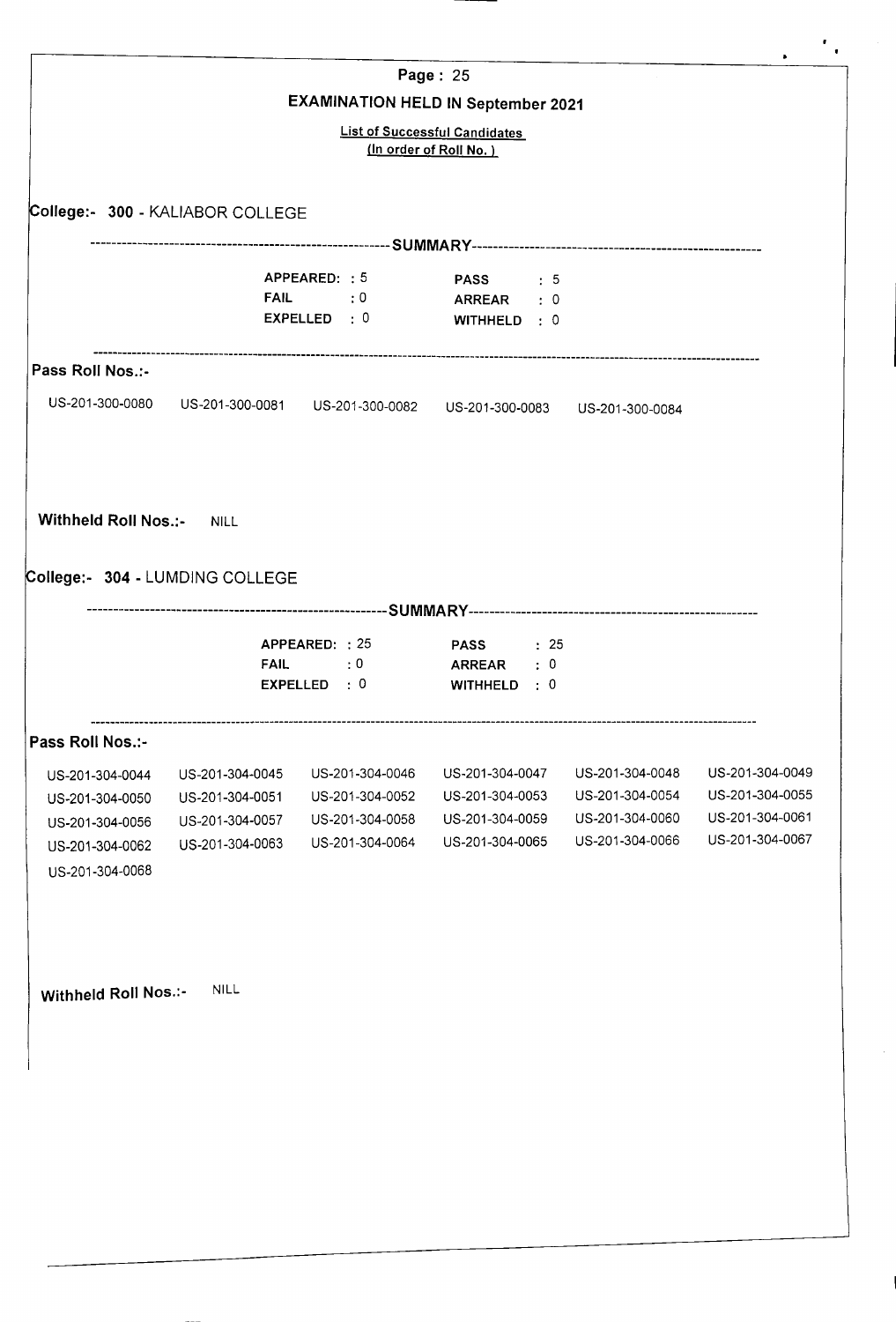|                                |                 | Page: 26                             |                                                                                                                                                                                    |  |  |  |  |  |
|--------------------------------|-----------------|--------------------------------------|------------------------------------------------------------------------------------------------------------------------------------------------------------------------------------|--|--|--|--|--|
|                                |                 |                                      | <b>EXAMINATION HELD IN September 2021</b>                                                                                                                                          |  |  |  |  |  |
|                                |                 | <b>List of Successful Candidates</b> | (In order of Roll No.)                                                                                                                                                             |  |  |  |  |  |
|                                |                 |                                      |                                                                                                                                                                                    |  |  |  |  |  |
| College:- 309 - RAHA COLLEGE   |                 |                                      |                                                                                                                                                                                    |  |  |  |  |  |
| APPEARED: : 11 PASS : 11       |                 |                                      |                                                                                                                                                                                    |  |  |  |  |  |
|                                |                 | FAIL : 0                             | ARREAR : 0<br>EXPELLED : 0 WITHHELD : 0                                                                                                                                            |  |  |  |  |  |
| Pass Roll Nos.:-               |                 |                                      |                                                                                                                                                                                    |  |  |  |  |  |
|                                |                 |                                      | US-201-309-0033 US-201-309-0034 US-201-309-0035 US-201-309-0036 US-201-309-0037 US-201-309-0038<br>US-201-309-0039 US-201-309-0040 US-201-309-0041 US-201-309-0042 US-201-309-0043 |  |  |  |  |  |
| <b>Withheld Roll Nos.:-</b>    | <b>NILL</b>     |                                      |                                                                                                                                                                                    |  |  |  |  |  |
| College:- 310 - RUPAHI COLLEGE |                 |                                      |                                                                                                                                                                                    |  |  |  |  |  |
|                                |                 |                                      |                                                                                                                                                                                    |  |  |  |  |  |
|                                |                 | APPEARED: 2<br>FAIL: 0               | PASS : 2<br>ARREAR : 0                                                                                                                                                             |  |  |  |  |  |
|                                |                 | EXPELLED : 0                         | WITHHELD : 0                                                                                                                                                                       |  |  |  |  |  |
| Pass Roll Nos.:-               |                 |                                      |                                                                                                                                                                                    |  |  |  |  |  |
| US-201-310-0079                | US-201-310-0081 |                                      |                                                                                                                                                                                    |  |  |  |  |  |
|                                |                 |                                      |                                                                                                                                                                                    |  |  |  |  |  |
|                                |                 |                                      |                                                                                                                                                                                    |  |  |  |  |  |
| <b>Withheld Roll Nos.:-</b>    | <b>NILL</b>     |                                      |                                                                                                                                                                                    |  |  |  |  |  |
|                                |                 |                                      |                                                                                                                                                                                    |  |  |  |  |  |
|                                |                 |                                      |                                                                                                                                                                                    |  |  |  |  |  |
|                                |                 |                                      |                                                                                                                                                                                    |  |  |  |  |  |
|                                |                 |                                      |                                                                                                                                                                                    |  |  |  |  |  |
|                                |                 |                                      |                                                                                                                                                                                    |  |  |  |  |  |
|                                |                 |                                      |                                                                                                                                                                                    |  |  |  |  |  |
|                                |                 |                                      |                                                                                                                                                                                    |  |  |  |  |  |
|                                |                 |                                      |                                                                                                                                                                                    |  |  |  |  |  |
|                                |                 |                                      |                                                                                                                                                                                    |  |  |  |  |  |

/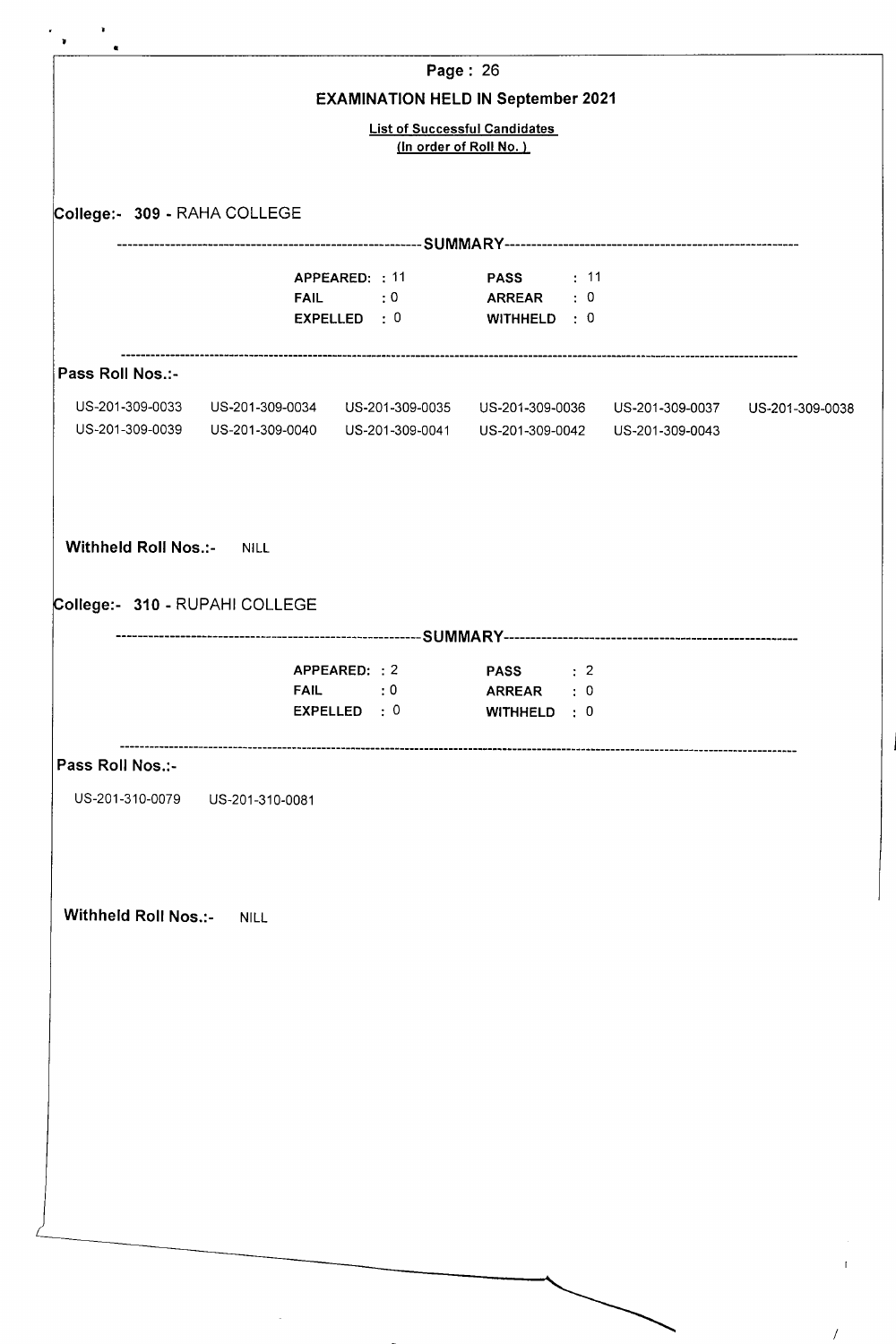|                                                                                   |                                                                                              |                                    | Page: 27                                   |                                    |                                    |  |  |  |
|-----------------------------------------------------------------------------------|----------------------------------------------------------------------------------------------|------------------------------------|--------------------------------------------|------------------------------------|------------------------------------|--|--|--|
| <b>EXAMINATION HELD IN September 2021</b><br><b>List of Successful Candidates</b> |                                                                                              |                                    |                                            |                                    |                                    |  |  |  |
|                                                                                   |                                                                                              |                                    | (In order of Roll No.)                     |                                    |                                    |  |  |  |
|                                                                                   |                                                                                              |                                    |                                            |                                    |                                    |  |  |  |
| College:- 339 - JAGIROAD COLLEGE                                                  |                                                                                              |                                    |                                            |                                    |                                    |  |  |  |
|                                                                                   |                                                                                              |                                    |                                            |                                    |                                    |  |  |  |
|                                                                                   | APPEARED: : 18<br><b>PASS</b><br>: 18<br><b>FAIL</b><br>$\mathbf{.0}$<br>ARREAR<br>$\cdot$ 0 |                                    |                                            |                                    |                                    |  |  |  |
| $EXPELLED$ : 0<br>WITHHELD : 0                                                    |                                                                                              |                                    |                                            |                                    |                                    |  |  |  |
| Pass Roll Nos.:-                                                                  |                                                                                              |                                    |                                            |                                    |                                    |  |  |  |
| US-201-339-0081                                                                   | US-201-339-0082                                                                              | US-201-339-0083                    | US-201-339-0084                            | US-201-339-0085                    | US-201-339-0086                    |  |  |  |
| US-201-339-0087                                                                   | US-201-339-0088                                                                              | US-201-339-0089                    | US-201-339-0090                            | US-201-339-0091                    | US-201-339-0092                    |  |  |  |
| US-201-339-0093                                                                   | US-201-339-0094                                                                              | US-201-339-0095                    | US-201-339-0096                            | US-201-339-0097                    | US-201-339-0098                    |  |  |  |
|                                                                                   |                                                                                              |                                    |                                            |                                    |                                    |  |  |  |
|                                                                                   |                                                                                              |                                    |                                            |                                    |                                    |  |  |  |
| <b>Withheld Roll Nos.:-</b>                                                       | <b>NILL</b>                                                                                  |                                    |                                            |                                    |                                    |  |  |  |
|                                                                                   | College:- 343 - KANPAI BORDOLOI COLLEGE                                                      |                                    |                                            |                                    |                                    |  |  |  |
|                                                                                   |                                                                                              |                                    |                                            |                                    |                                    |  |  |  |
|                                                                                   |                                                                                              | APPEARED: : 57                     | <b>PASS</b><br>$\div$ 57                   |                                    |                                    |  |  |  |
|                                                                                   | <b>FAIL</b>                                                                                  | $\mathbf{.0}$<br>$EXPELLED$ : 0    | <b>ARREAR</b><br>$\cdot$ 0<br>WITHHELD : 0 |                                    |                                    |  |  |  |
|                                                                                   |                                                                                              |                                    |                                            |                                    |                                    |  |  |  |
| Pass Roll Nos.:-                                                                  |                                                                                              |                                    |                                            |                                    |                                    |  |  |  |
| US-201-343-0055                                                                   | US-201-343-0056                                                                              | US-201-343-0057                    | US-201-343-0058                            | US-201-343-0061                    | US-201-343-0062                    |  |  |  |
| US-201-343-0063                                                                   | US-201-343-0064                                                                              | US-201-343-0065                    | US-201-343-0067                            | US-201-343-0068                    | US-201-343-0069                    |  |  |  |
| US-201-343-0070                                                                   | US-201-343-0071                                                                              | US-201-343-0072                    | US-201-343-0073                            | US-201-343-0075                    | US-201-343-0076                    |  |  |  |
| US-201-343-0077                                                                   | US-201-343-0078<br>US-201-343-0084                                                           | US-201-343-0079<br>US-201-343-0085 | US-201-343-0080<br>US-201-343-0086         | US-201-343-0081<br>US-201-343-0087 | US-201-343-0082<br>US-201-343-0088 |  |  |  |
|                                                                                   |                                                                                              | US-201-343-0091                    | US-201-343-0092                            | US-201-343-0093                    | US-201-343-0094                    |  |  |  |
| US-201-343-0083                                                                   |                                                                                              |                                    |                                            |                                    | US-201-343-0100                    |  |  |  |
| US-201-343-0089                                                                   | US-201-343-0090                                                                              |                                    |                                            |                                    |                                    |  |  |  |
| US-201-343-0095                                                                   | US-201-343-0096                                                                              | US-201-343-0097                    | US-201-343-0098                            | US-201-343-0099                    |                                    |  |  |  |
| US-201-343-0101                                                                   | US-201-343-0102                                                                              | US-201-343-0104                    | US-201-343-0105                            | US-201-343-0106                    | US-201-343-0107<br>US-201-343-0114 |  |  |  |
| US-201-343-0108                                                                   | US-201-343-0109                                                                              | US-201-343-0110                    | US-201-343-0111                            | US-201-343-0113                    |                                    |  |  |  |
| US-201-343-0115                                                                   | US-201-343-0116                                                                              | US-201-343-0117                    |                                            |                                    |                                    |  |  |  |
|                                                                                   |                                                                                              |                                    |                                            |                                    |                                    |  |  |  |
|                                                                                   |                                                                                              |                                    |                                            |                                    |                                    |  |  |  |
|                                                                                   | N --                                                                                         |                                    |                                            |                                    |                                    |  |  |  |
| Withheld Roll Nos.:-                                                              |                                                                                              |                                    |                                            |                                    |                                    |  |  |  |

THE THE

 $\sqrt{2}$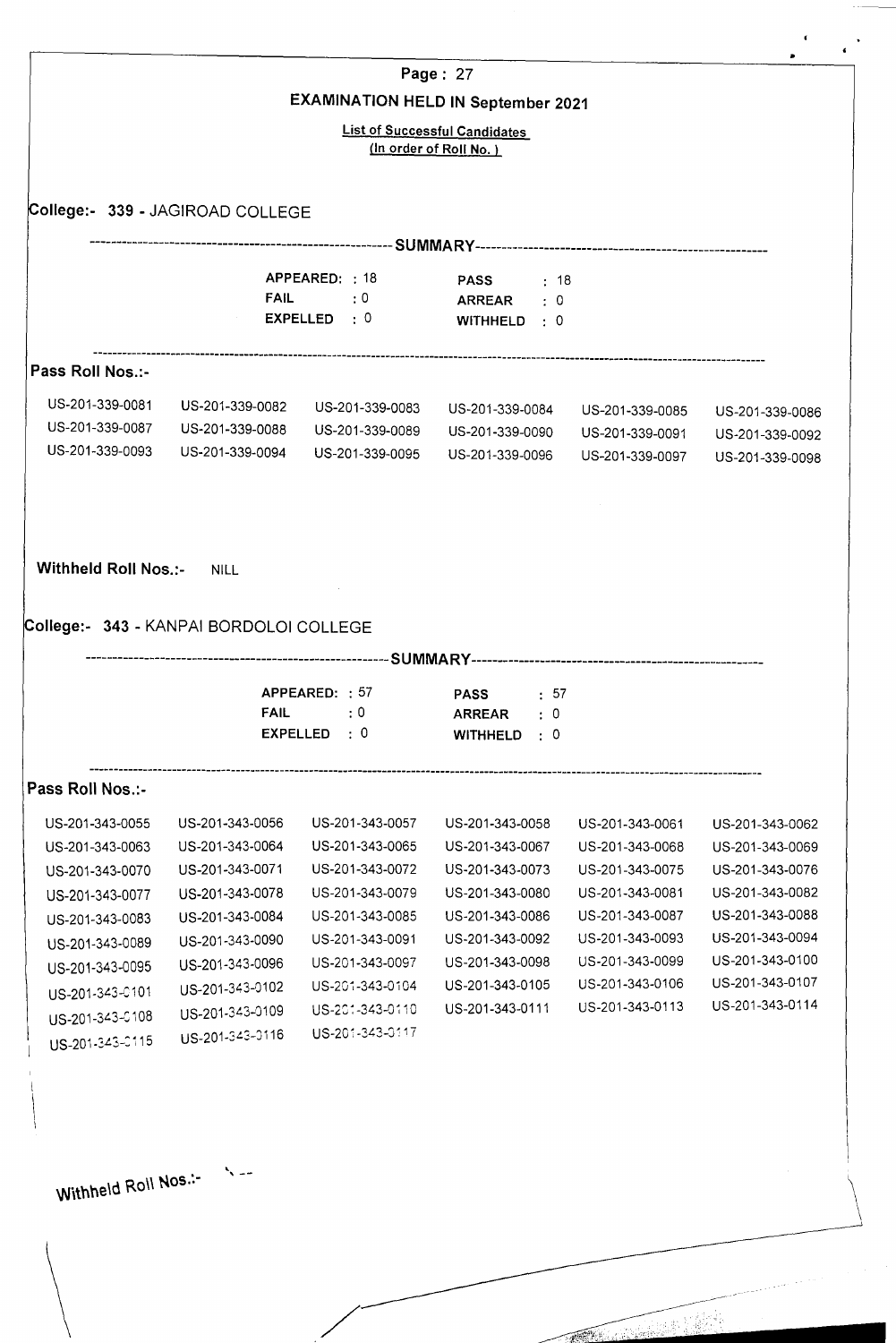# **EXAMINATION HELD IN September 2021**

List of Successful Candidates (In order of Roll No.)

All reasonable care has been taken to ensure accuracy in the results published herein and errors detected will be rectified as per GU rules.

**N.B.:** Results of the remaining subjects will be declared later on.

**Result Declare Date:**-08/0612022

 $\bullet$ 

 $\omega^{-3}$ 

**AA**  (D. J. CHOLOHURY) Controller of Examinations

Gauhati University